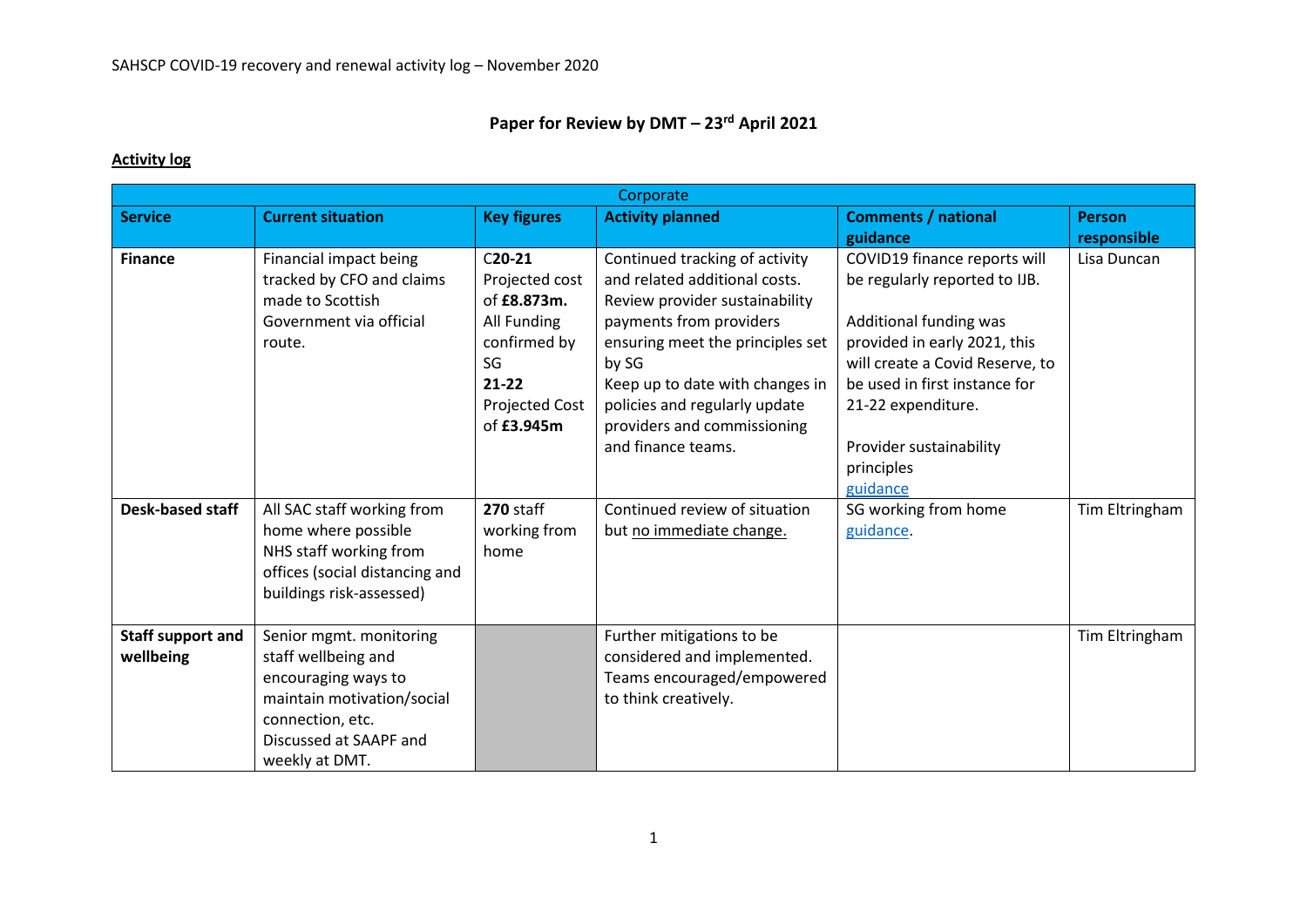| <b>Directorate</b><br>Management<br>Team (extended) | Meeting 3 times per week:<br>twice 'COVID19 operational',<br>once to discuss staffing and<br>premises | Meetings prioritised over winter<br>period.                                                                                   | Tim Eltringham |
|-----------------------------------------------------|-------------------------------------------------------------------------------------------------------|-------------------------------------------------------------------------------------------------------------------------------|----------------|
| Governance                                          | All meetings reinstated and<br>taking place remotely (MS<br>Teams)                                    | Stream or record governance<br>meetings                                                                                       | John Wood      |
| COVID-19<br>learning exercise                       | Learning mainstreamed<br>across the HSCP.                                                             | To be done at corporate and<br>service level.<br>To be reflected in: Digital<br>strategy; OD strategy; and<br>Strategic Plan. | John Wood      |

| <b>Community Health and Care (Adults and Older People)</b> |                               |                    |                                 |                            |                      |  |  |  |
|------------------------------------------------------------|-------------------------------|--------------------|---------------------------------|----------------------------|----------------------|--|--|--|
| <b>Service</b>                                             | <b>Current situation</b>      | <b>Key figures</b> | <b>Activity planned</b>         | <b>Comments / national</b> | <b>Person</b>        |  |  |  |
|                                                            |                               |                    |                                 | guidance                   | <b>Responsible</b>   |  |  |  |
| <b>Care Homes</b>                                          | Care Home Oversight Group     | Testing:           | Continued CHOG meetings with    | Care home clinical and     | <b>Billy McClean</b> |  |  |  |
|                                                            | main forum for assurance      | exceeding 99%      | streamlined approach.           | practice guidance.         |                      |  |  |  |
|                                                            | and support. Particular focus | staff testing      |                                 |                            |                      |  |  |  |
|                                                            | in recent weeks on staff      | target             |                                 | Visiting guidance.         |                      |  |  |  |
|                                                            | vaccination of staff and      |                    |                                 |                            |                      |  |  |  |
|                                                            | residents                     | <b>Outbreaks:</b>  | Review assurance visit approach |                            |                      |  |  |  |
|                                                            |                               | reported           | with CI and Nursing Directorate |                            |                      |  |  |  |
|                                                            |                               | between 1 and      | to ensure joined up approach.   |                            |                      |  |  |  |
|                                                            |                               | 4                  |                                 |                            |                      |  |  |  |
|                                                            |                               |                    |                                 |                            |                      |  |  |  |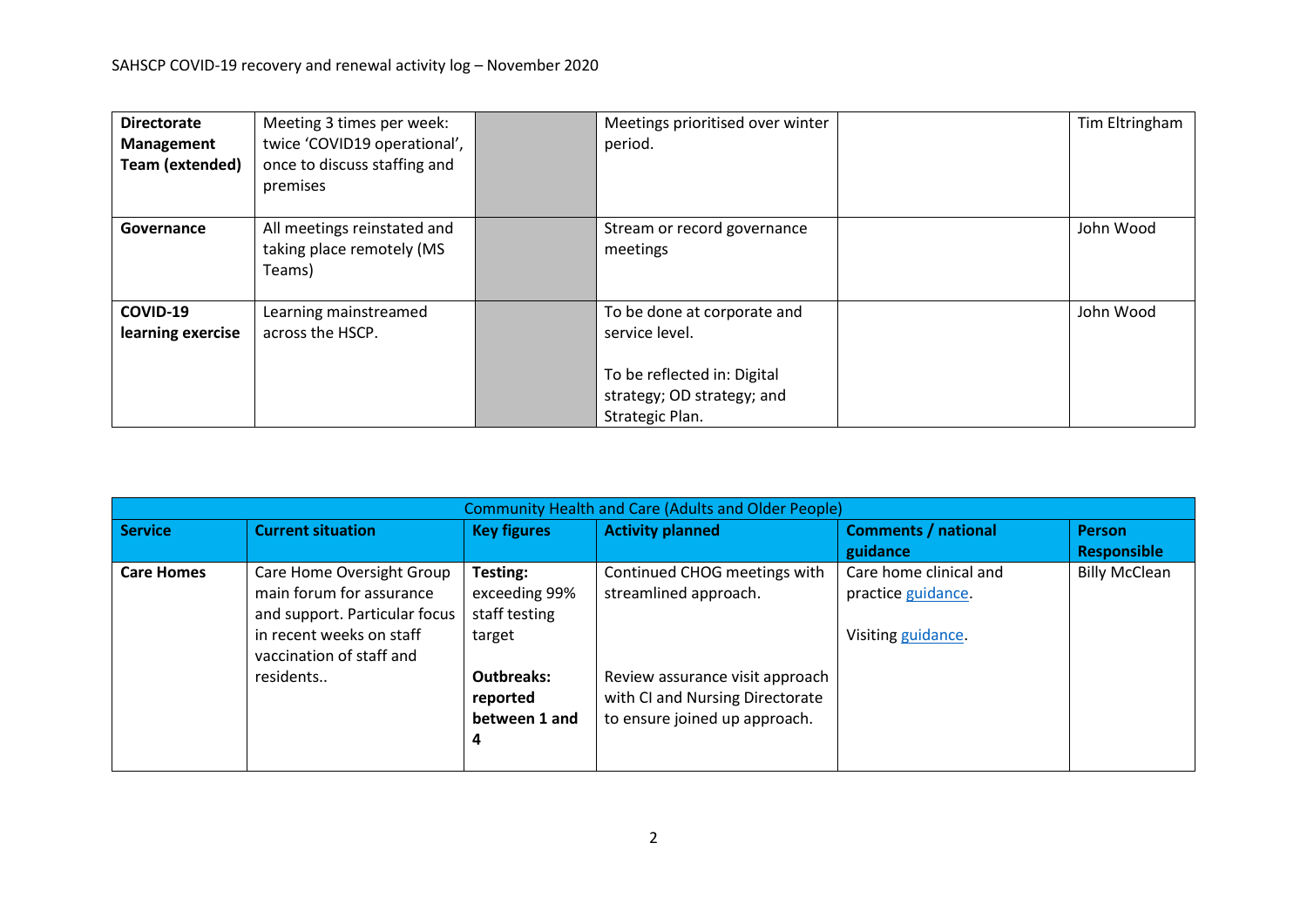|                     |                                                                                                                                                                                                                               | <b>Vaccinations:</b><br>80% of staff and<br>90% of<br>residents<br>vaccinated.<br><b>Safety Huddle:</b><br>99% completion<br>rate                          |                                                                                                                                                                                                                                                                                                                                        |                        |
|---------------------|-------------------------------------------------------------------------------------------------------------------------------------------------------------------------------------------------------------------------------|------------------------------------------------------------------------------------------------------------------------------------------------------------|----------------------------------------------------------------------------------------------------------------------------------------------------------------------------------------------------------------------------------------------------------------------------------------------------------------------------------------|------------------------|
| <b>Care at Home</b> | Work in real time to<br>reducing delayed discharges<br>is underway - maintaining<br>capacity to continue this<br>improvement and looking at<br>reviewing existing pathways<br>and processes will be a focus<br>going forward. | Delayed<br>discharge: 46<br>(30 standard)<br>Pre-COVID19<br><b>CAH hours:</b><br>13,500<br>Current hours:<br>14,100<br>Increase of<br>approx. 600<br>hours | Improvements to Reablement.<br>Further work with 'extreme<br>teams' to reduce delayed<br>discharge.                                                                                                                                                                                                                                    | Helen Brown            |
| <b>Reablement</b>   | Recent investment to<br>increase line management,<br>assessment and support<br>capacity                                                                                                                                       | Looking to<br>recruit another<br>20 staff                                                                                                                  | Improvements to Reablement.<br>Redesign project well under<br>way. 5 New staff have started<br>working with inductions and<br>training planned for future staff<br>up until July (approx. another<br>15). Recruitment is ongoing to<br>increase resource by approx.<br>60%. Reablement staff Hospital<br>staff have returned to AUH to | <b>Eddie Gilmartin</b> |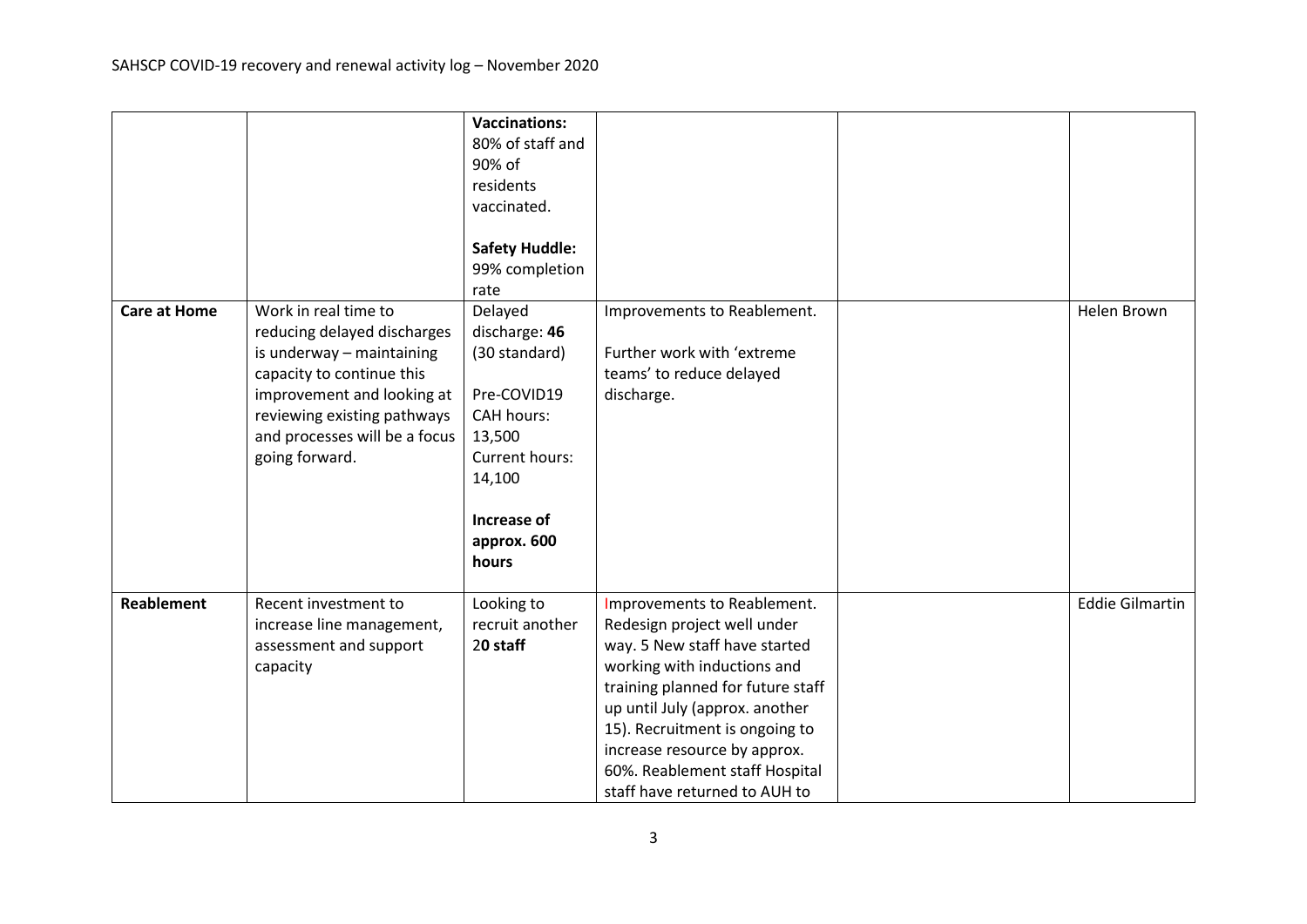|                  |                               |                          | assess. Working practices   |                                  |               |
|------------------|-------------------------------|--------------------------|-----------------------------|----------------------------------|---------------|
|                  |                               |                          | continue to be refined and  |                                  |               |
|                  |                               |                          | improved around discharges  |                                  |               |
| <b>PPE Hub</b>   | PPE Hub will be operational   | <b>Forecast Weekly</b>   | Keep procurement            | PPE access for social care       | Sandra Rae    |
|                  | until March 2021 and the      | Unit                     | arrangements under review.  | providers.                       |               |
|                  |                               |                          |                             |                                  |               |
|                  | community equipment store     | Requirement              |                             |                                  |               |
|                  | remains ready for any         | Masks: 12,600            | Review PPE Hub post-winter. |                                  |               |
|                  | increased surge with          | <b>Full Face Visors:</b> |                             |                                  |               |
|                  | management arrangements       | 350                      |                             |                                  |               |
|                  | transferring to adult         | <b>Eye Protection</b>    |                             |                                  |               |
|                  | services. Broader work is led | Frames &                 |                             |                                  |               |
|                  | through our locality          | Lenses/Goggles:          |                             |                                  |               |
|                  | planning teams.               | 50                       |                             |                                  |               |
|                  |                               | Disposable               |                             |                                  |               |
|                  |                               | Aprons: 12,600           |                             |                                  |               |
|                  |                               | Nitrile Gloves:          |                             |                                  |               |
|                  |                               | 35,280                   |                             |                                  |               |
|                  |                               | Vinyl Gloves:            |                             |                                  |               |
|                  |                               | 15,120                   |                             |                                  |               |
| <b>Community</b> | community equipment store     |                          |                             | NHS Community Store know         | Lisa McAlpine |
| Equipment        | remains ready for any         |                          |                             | has Band 5 in post for           |               |
| <b>Store</b>     | increased surge with          |                          |                             | approximately 3 months, in       |               |
|                  | management arrangements       |                          |                             | order to support the line        |               |
|                  | transferring to adult         |                          |                             | management of staff and          |               |
|                  | services. Broader work is     |                          |                             | implementation of policy and     |               |
|                  | being progressed in relation  |                          |                             | procedures. No issues at         |               |
|                  | to this service in Dupes Road |                          |                             | present in relation to           |               |
|                  | Troon.                        |                          |                             | equipment delays.                |               |
|                  |                               |                          |                             |                                  |               |
|                  |                               |                          |                             | The cleaning of equipment        |               |
|                  |                               |                          |                             | continues to be a challenge for  |               |
|                  |                               |                          |                             | Troon Community Store and        |               |
|                  |                               |                          |                             |                                  |               |
|                  |                               |                          |                             | the logistics to utilise the NHS |               |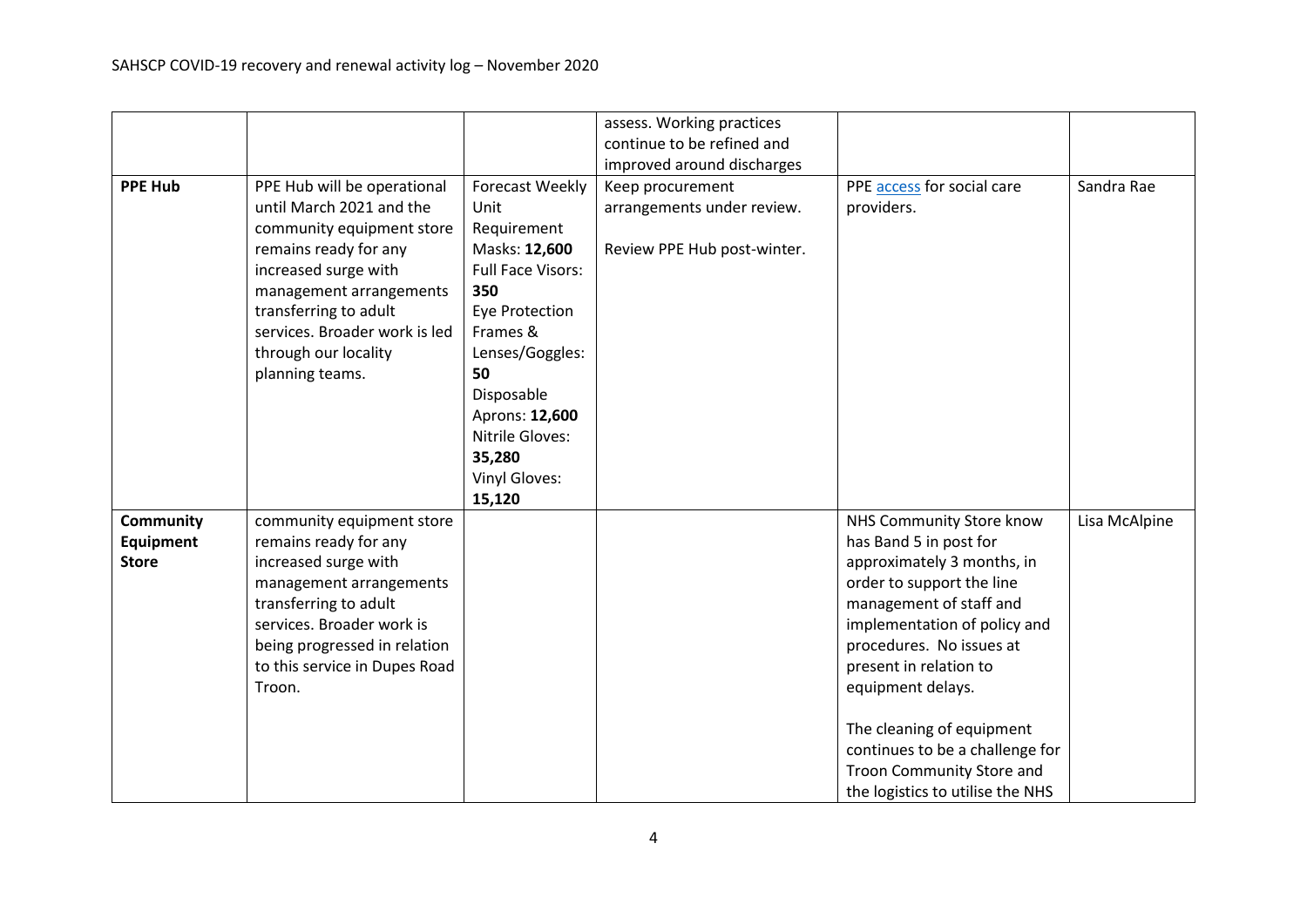|                     |                                 |                 | store for cleaning continues to                             |             |
|---------------------|---------------------------------|-----------------|-------------------------------------------------------------|-------------|
|                     |                                 |                 | throw up challenges.                                        |             |
|                     |                                 |                 |                                                             |             |
|                     |                                 |                 | Budget for established staffing                             |             |
|                     |                                 |                 | structure has been finalised                                |             |
|                     |                                 |                 | with Lisa Duncan. And now                                   |             |
|                     |                                 |                 | awaiting outcome of job                                     |             |
|                     |                                 |                 | evaluation process for Co-                                  |             |
|                     |                                 |                 | Ordinator's post. This post is                              |             |
|                     |                                 |                 | fundamental to progressing                                  |             |
|                     |                                 |                 | the management structure                                    |             |
|                     |                                 |                 | and the overall broader vision                              |             |
|                     |                                 |                 | for these two equipment                                     |             |
|                     |                                 |                 | stores in South Ayrshire, but                               |             |
|                     |                                 |                 | also to efficiently and                                     |             |
|                     |                                 |                 | effectively support Ayrshire                                |             |
|                     |                                 |                 | and Arran disciplines Pan                                   |             |
|                     |                                 |                 | Ayrshire.                                                   |             |
|                     |                                 |                 |                                                             |             |
| Day Services -      | Alternative models (e.g.        | Over 250 visits | Guidance on adult social care                               | Helen Brown |
| <b>Older People</b> | outreach) in place where        | per week        | building-based day services.                                |             |
|                     | building-based day services     |                 | Things continue pretty much                                 |             |
|                     | are closed                      |                 | as they were- we are able to                                |             |
|                     | Working closely with service    |                 | offer building based day care                               |             |
|                     | providers                       |                 | to a limited number of people                               |             |
|                     | All staff tested weekly in line |                 | each day. We are providing a                                |             |
|                     | with our care home staff        |                 | half day session in order                                   |             |
|                     | and follow the same             |                 | maximise the service to those                               |             |
|                     | guidance                        |                 | deemed at critical need and                                 |             |
|                     |                                 |                 | we are providing lunch.                                     |             |
|                     | <b>Overmills and Nursery</b>    |                 | Transport remains an issue<br>because of the need to follow |             |
|                     | Court providing outreach        |                 |                                                             |             |
|                     | service: undertaking            |                 | covid guidance on the bus                                   |             |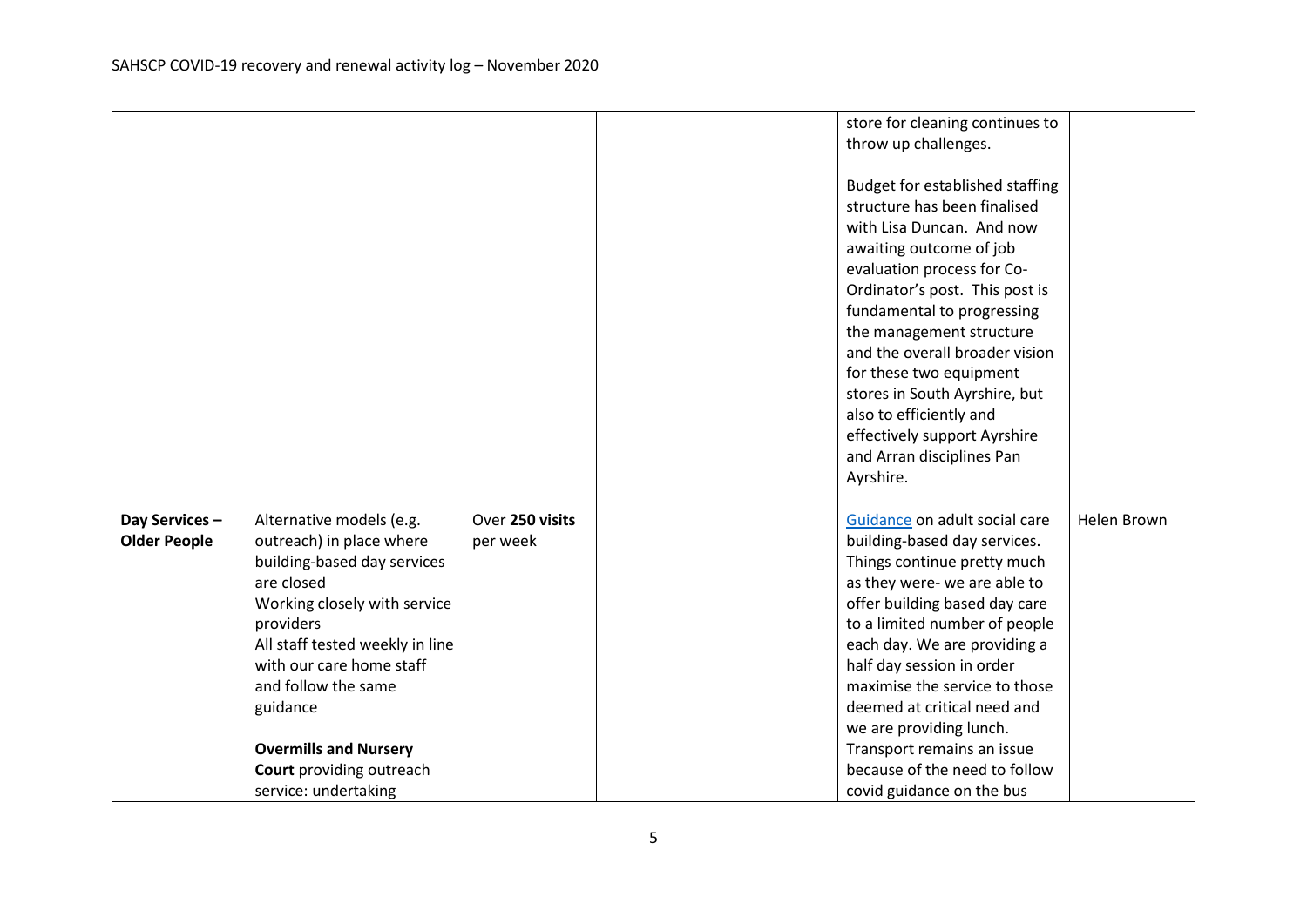|                   | medication/personal care        |              |                                   | which limits the number of     |            |
|-------------------|---------------------------------|--------------|-----------------------------------|--------------------------------|------------|
|                   | visits that would have been     |              |                                   | people we can bring in         |            |
|                   | supported during day care       |              |                                   | ourselves. We are waiting for  |            |
|                   | placements                      |              |                                   | further government guidance    |            |
|                   |                                 |              |                                   | before we can increase the     |            |
|                   |                                 |              |                                   | transport, but we can offer    |            |
|                   |                                 |              |                                   | further places to those people |            |
|                   |                                 |              |                                   | who can get there by other     |            |
|                   |                                 |              |                                   | means.                         |            |
|                   |                                 |              |                                   | We continue to offer outreach  |            |
|                   |                                 |              |                                   | and would hope to continue     |            |
|                   |                                 |              |                                   | this model moving forward.     |            |
|                   |                                 |              |                                   |                                |            |
|                   |                                 |              |                                   | I hope to meet with Sandra to  |            |
|                   |                                 |              |                                   | explore transport options in   |            |
|                   |                                 |              |                                   | order to continue to maximise  |            |
|                   |                                 |              |                                   | attendance.                    |            |
|                   |                                 |              |                                   |                                |            |
| Day Services-     | Alternative models (e.g.        | Over 60      | <b>Across Learning Disability</b> | Guidance on adult social care  | Sandra Rae |
| <b>Learning</b>   | outreach) in place where        | microbreaks  | Services generally, all Service   | building-based day services.   |            |
| <b>Disability</b> | building-based day services     | provided per | Providers initially reduced all   |                                |            |
|                   | are closed.                     | week.        | supports to only support such     |                                |            |
|                   | Working closely with service    |              | as personal care, meals etc. and  |                                |            |
|                   | providers.                      |              | as such all social supports,      |                                |            |
|                   | All staff tested weekly in line |              | group, social activity, etc.      |                                |            |
|                   | with our care home staff        |              | stopped. These are now being      |                                |            |
|                   | and follow the same             |              | carefully and meaningfully        |                                |            |
|                   | guidance.                       |              | resumed with a recognition that   |                                |            |
|                   |                                 |              | supports will not return to       |                                |            |
|                   | Kyle: remains closed            |              | 'normal' for some time.           |                                |            |
|                   | <b>Arran View: microbreak</b>   |              |                                   |                                |            |
|                   | service in place                |              |                                   |                                |            |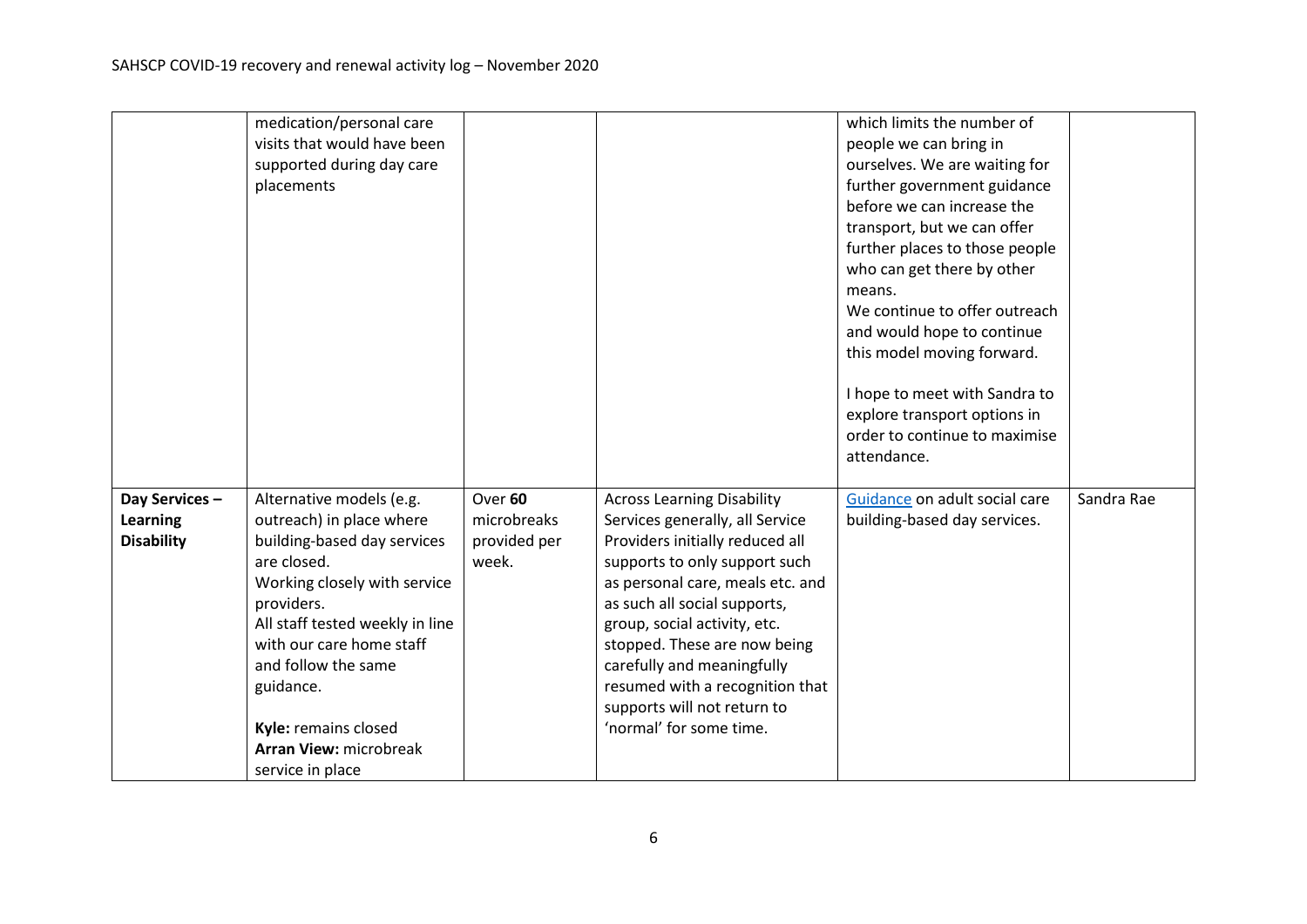|                  | Girvan Opps: Outreach in       |                 |                                    |                        |
|------------------|--------------------------------|-----------------|------------------------------------|------------------------|
|                  | place                          |                 |                                    |                        |
|                  | Hansel: operating micro-       |                 |                                    |                        |
|                  | break services                 |                 |                                    |                        |
| <b>ASP</b>       | Local guidance on the          | Average of 20   | Admin support to be addressed.     | <b>Scott Hunter</b>    |
|                  | conducting of Adult Support    | ASP referrals   |                                    |                        |
|                  | and Protection                 | per week.       |                                    |                        |
|                  | investigations was             |                 |                                    |                        |
|                  | developed and shared for       | Average of 22   |                                    |                        |
|                  | implementation - this          | Vulnerable      |                                    |                        |
|                  | covered undertaking risk       | Adult referrals |                                    |                        |
|                  | assessments in the             | per week.       |                                    |                        |
|                  | community and convening        |                 |                                    |                        |
|                  | multi-agency Planning          |                 |                                    |                        |
|                  | Meetings, Case Conferences     |                 |                                    |                        |
|                  | and Review Case                |                 |                                    |                        |
|                  | Conferences.                   |                 |                                    |                        |
| <b>Community</b> | Services continue at Biggart   |                 | Buchanan ward is now the           | <b>Eddie Gilmartin</b> |
| Hospitals-       | Community hospital with        |                 | established Stroke Rehab ward.     |                        |
| <b>Biggart</b>   | some adaptations e.g. some     |                 | Work is almost complete in         |                        |
|                  | Consultant and other clinics   |                 | Buchanan ward.                     |                        |
|                  | have resumed in Ferguson       |                 |                                    |                        |
|                  | Day Hospital with              |                 | In-patient wards continue to       |                        |
|                  | adaptations in line with Risk  |                 | admit and rehabilitate patients.   |                        |
|                  | Assessments.                   |                 | McMillan ward continues to         |                        |
|                  |                                |                 | support palliative and End of life |                        |
|                  | Administrative staff (council) |                 | patients.                          |                        |
|                  | based at Biggart are still     |                 |                                    |                        |
|                  | mostly working from home       |                 | Consideration of the future        |                        |
|                  | where they can.                |                 | model for Biggart Hospital is      |                        |
|                  |                                |                 | under discussion with wider        |                        |
|                  | MacMillan ward staff are       |                 | stakeholder consultations to be    |                        |
|                  | part of the government staff   |                 |                                    |                        |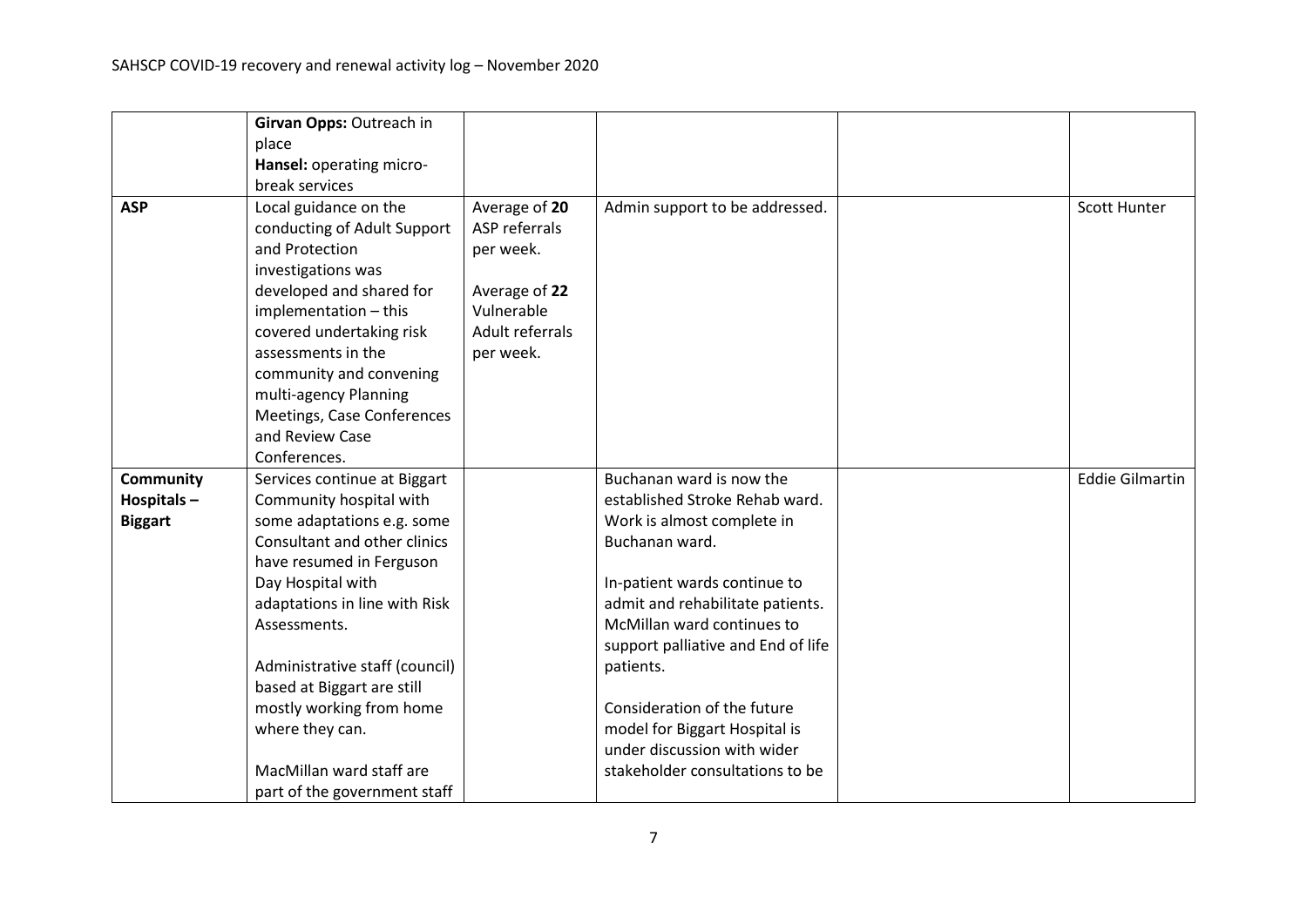|                                          | weekly testing group with<br>100% uptake from all staff<br><b>SCN Mack and DCN</b><br>Thomson are working with 6<br>designated care homes and<br>supporting them in the<br>changes to hospital based<br>lab weekly testing                                                                 | planned to determine the way<br>forward<br>The Day Hospital Service<br>Restructure will continue to be<br>reviewed. Consultant and<br>specialist clinics are ongoing |                        |
|------------------------------------------|--------------------------------------------------------------------------------------------------------------------------------------------------------------------------------------------------------------------------------------------------------------------------------------------|----------------------------------------------------------------------------------------------------------------------------------------------------------------------|------------------------|
| <b>Community</b><br>Hospitals-<br>Girvan | <b>Girvan Community Hospital</b><br>inpatient service continues<br>to operate as normal. The<br>Minor Injuries Unit is<br>operating on a telephone<br>triage, 'appointment only'<br>model, implemented during<br>the Covid-19 crisis and<br>continues to be operated<br>along these lines. |                                                                                                                                                                      | <b>Eddie Gilmartin</b> |

| <b>Primary Care</b> |                                                                                          |                    |                                                                                                                                                                                                               |                                        |                              |  |  |
|---------------------|------------------------------------------------------------------------------------------|--------------------|---------------------------------------------------------------------------------------------------------------------------------------------------------------------------------------------------------------|----------------------------------------|------------------------------|--|--|
| <b>Service</b>      | <b>Current situation</b>                                                                 | <b>Key figures</b> | <b>Activity planned</b>                                                                                                                                                                                       | <b>Comments / national</b><br>guidance | <b>Person</b><br>responsible |  |  |
| <b>GP practices</b> | GP Practices back to<br>significant working<br>albeit with more use of<br>remote support |                    | GP Locality Forum reflected on<br>the significant work carried out<br>by GP Practices to keep services<br>running and delivering Flu<br>vaccine<br>Practices are now involved in<br>delivery of Covid vaccine |                                        | Phil White                   |  |  |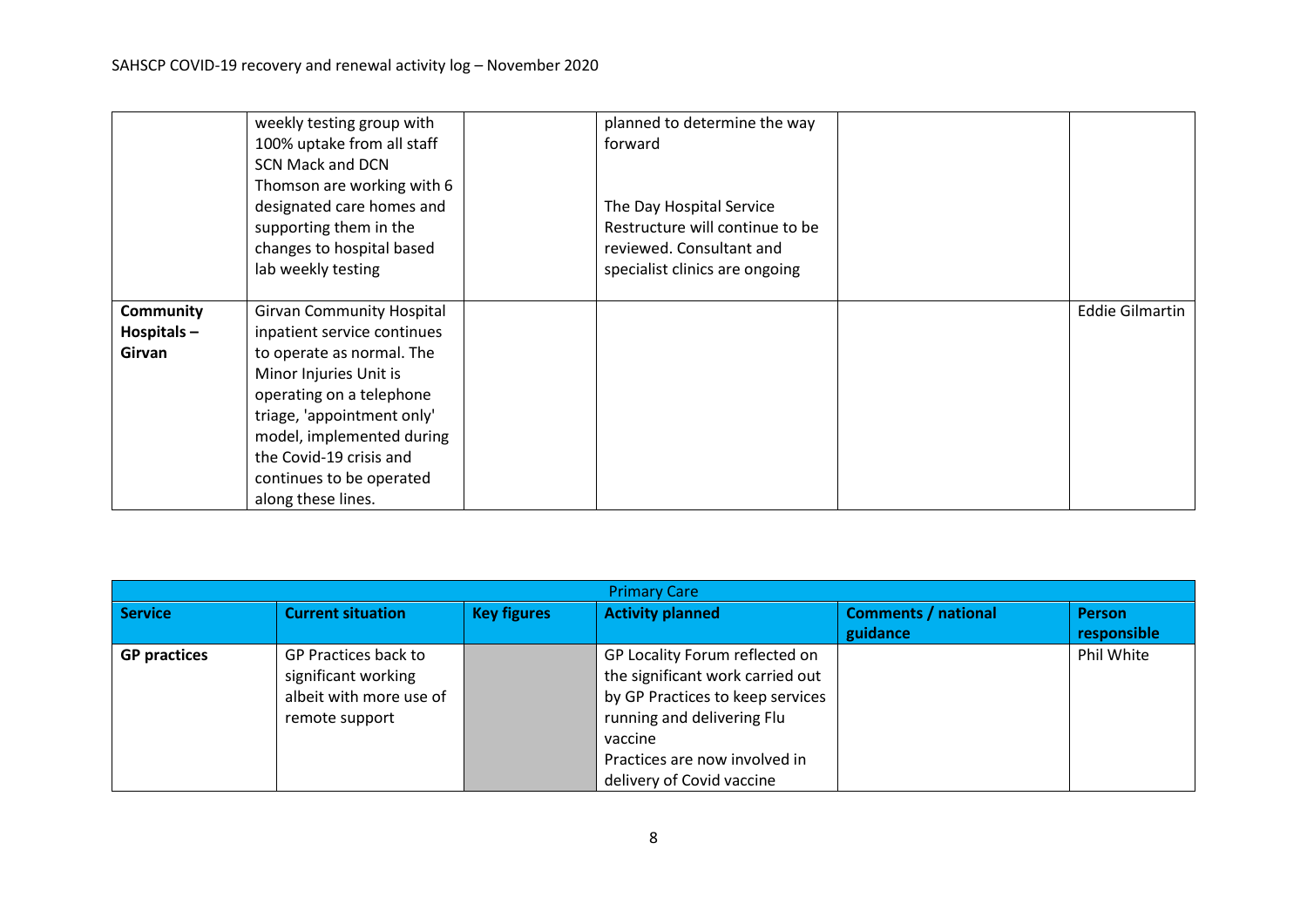|                   | Premises remains         | Significant support from                    |            |
|-------------------|--------------------------|---------------------------------------------|------------|
|                   | challenge for wider      | <b>Community Pharmacies ongoing</b>         |            |
|                   | <b>MDT</b> members       |                                             |            |
|                   |                          | Following recent TEC input at               |            |
|                   | 'Near me' in operation,  | GP Forum Practices urged to                 |            |
|                   | face-to-face appts       | explore ways to deploy TEC                  |            |
|                   | limited                  | methods in relation to BP,                  |            |
|                   |                          | Depression, diabetes                        |            |
|                   | Supported through        |                                             |            |
|                   | individual contact,      | Ongoing work on improving                   |            |
|                   | through GP Clusters and  | prescribing practice with                   |            |
|                   | through GP Locality      | significant results in relation to          |            |
|                   | Forum. Stakeholder GP    | reduction of Opiates.                       |            |
|                   | is actively working with |                                             |            |
|                   | Practices to support.    |                                             |            |
|                   |                          |                                             |            |
| Multidisciplinary | MDTs being reinstated    | Work at South                               | Phil White |
| <b>Teams</b>      | Most workers are still   | Ayrshire/Ayrshire level to plan             |            |
|                   | operational but many     | for next phase of investments               |            |
|                   | are supporting Practices | eg ANP for Care Homes and                   |            |
|                   | and patients remotely    | additional Mental Health                    |            |
|                   |                          | Practitioners (ANP proposed is              |            |
|                   |                          | currently going through Job                 |            |
|                   |                          | Evaluation)                                 |            |
|                   |                          | Pilot MDT work in Troon re                  |            |
|                   |                          | Frailty initiated and proposed              |            |
|                   |                          |                                             |            |
|                   |                          | approach for wider work being<br>developed. |            |
|                   |                          | <b>Review of Mental Health</b>              |            |
|                   |                          | Practitioners/Community Link                |            |
|                   |                          |                                             |            |
|                   |                          | Practitioners planned (early                |            |
|                   |                          | May) to ensure consistent                   |            |
|                   |                          | deployment of staff, Action 15              |            |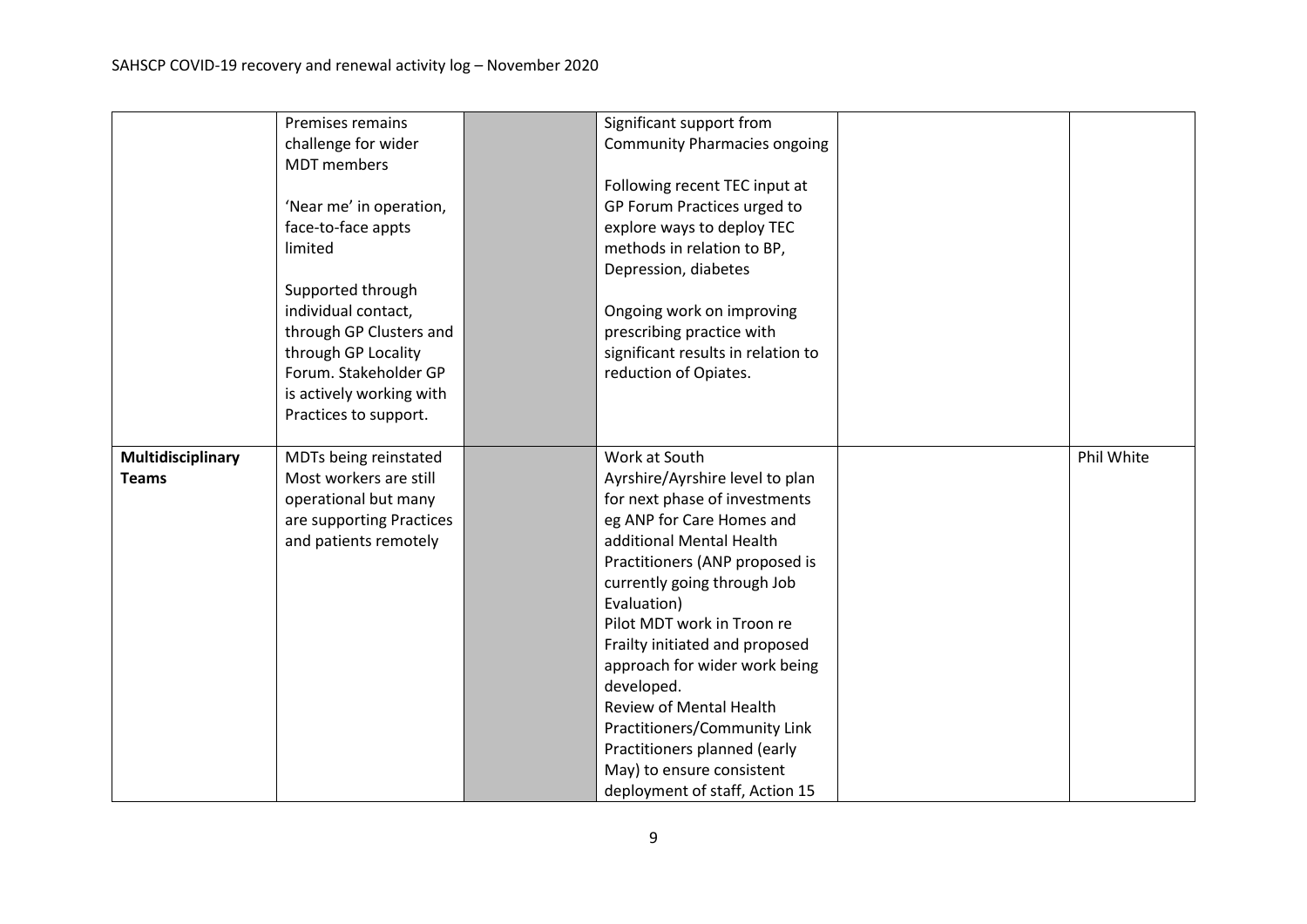|                                                |                                                                                     | monies secured to fund 2 MHPs<br>recurrently<br>Currently recruiting for<br>significant numbers of<br><b>Community Link Practitioners</b><br>SG Regional session on Mental<br>Health in Primary Care on 20 <sup>th</sup><br>April may provide further light<br>on way forward          |            |
|------------------------------------------------|-------------------------------------------------------------------------------------|----------------------------------------------------------------------------------------------------------------------------------------------------------------------------------------------------------------------------------------------------------------------------------------|------------|
| <b>Primary Care</b><br><b>Improvement Plan</b> | Work has resumed e.g.<br>pharmacy first rollout<br>and flu vaccination<br>programme | Following recent letter from<br>GPs/Cab Sec re GMS contract,<br>there are revised national dates<br>linked to contract.<br>A Primary Care Improvement<br>Plan (3) is in development and<br>the Writing Group meets on<br>22 <sup>nd</sup> April to develop further<br>thinking re this | Phil White |
| <b>COVID-19 Clinical</b><br>Hub                | Continues to be<br>operational                                                      | Now integrated as new Urgent<br>Care Flow Hub - operational<br>and SG pilot site for Urgent Care                                                                                                                                                                                       | Phil White |

| <b>Community Resilience</b> |                          |                    |                         |                     |               |  |
|-----------------------------|--------------------------|--------------------|-------------------------|---------------------|---------------|--|
| Service                     | <b>Current situation</b> | <b>Key figures</b> | <b>Activity planned</b> | Comments / national | <b>Person</b> |  |
|                             |                          |                    |                         | guidance            | responsible   |  |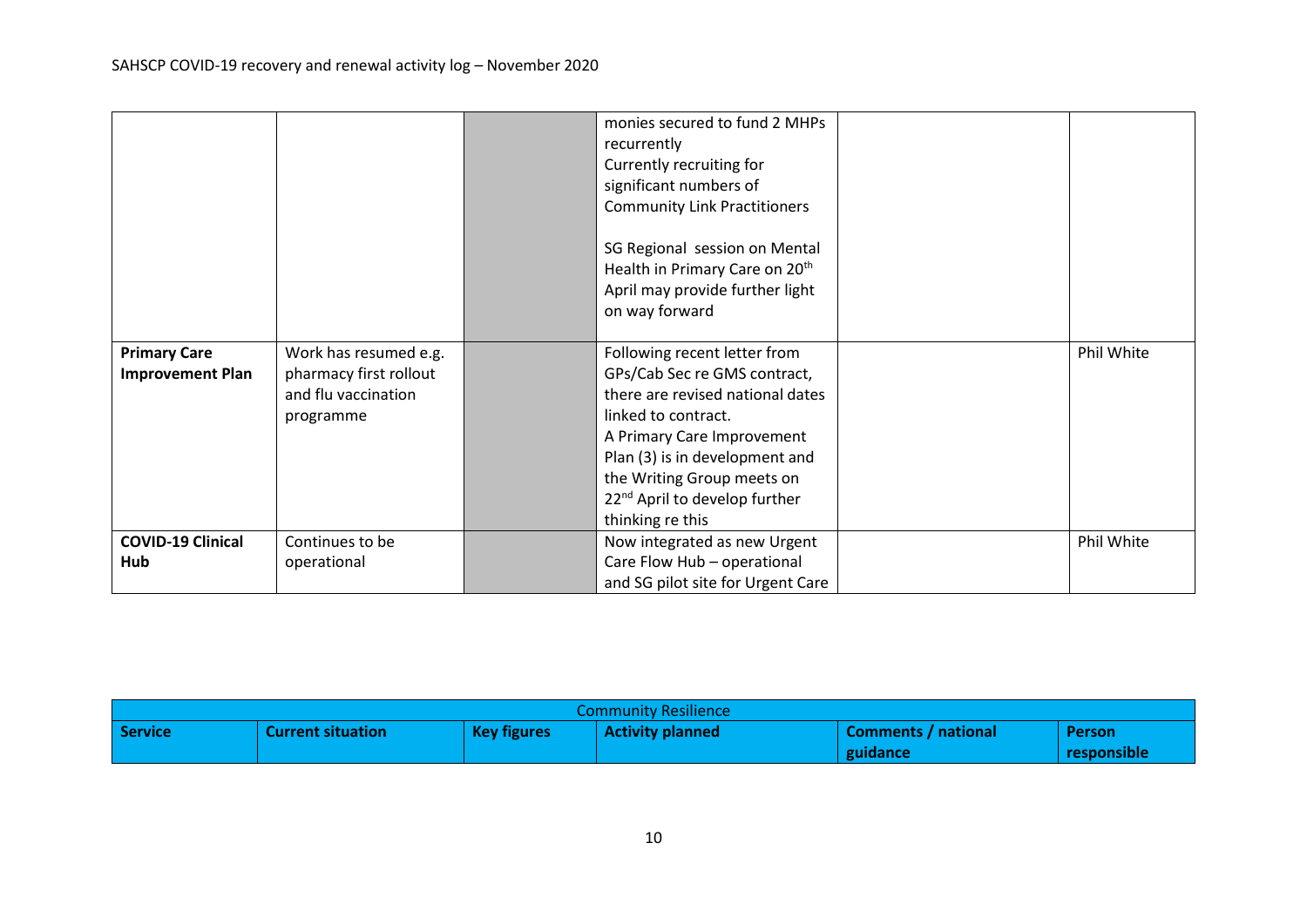| <b>Support to</b> | VASA / South Ayrshire        | Next 2 months: work with         | Phil White |
|-------------------|------------------------------|----------------------------------|------------|
| communities       | Lifeline leading work to     | council, 3rd sector, CPP to      |            |
|                   | improve community            | prepare for:                     |            |
|                   | capacity and resilience to   | Further outbreaks and potential  |            |
|                   | deal with COVID-19 social    | lockdowns (national/local);      |            |
|                   | impacts.                     | Winter based work including flu  |            |
|                   |                              | pandemic response;               |            |
|                   | Shielding paused but still a | Wider re-instatement of          |            |
|                   | significant need to          | community-based services         |            |
|                   | community support.           | respecting any government        |            |
|                   |                              | advice and limitations.          |            |
|                   |                              |                                  |            |
|                   |                              | Some of the supports that were   |            |
|                   |                              | developed during the initial     |            |
|                   |                              | lockdown will be sustained (e.g. |            |
|                   |                              | telephone befriending) with      |            |
|                   |                              | some changed arrangements.       |            |
|                   |                              | Additional services in place or  |            |
|                   |                              | planned for including additional |            |
|                   |                              | befriending, Up and About, Mix   |            |
|                   |                              | and Match and work on            |            |
|                   |                              | supporting Connecting Scotland   |            |
|                   |                              | programme.                       |            |
|                   |                              | Approach to support shielding    |            |
|                   |                              | patients developed (Brief        |            |
|                   |                              | Intervention) and shared at      |            |
|                   |                              | Scottish/Uk levels               |            |
|                   |                              | Maintaining support for          |            |
|                   |                              | Shielders ongoing.               |            |
|                   |                              |                                  |            |
|                   |                              | Shielders now in next phase of   |            |
|                   |                              | Vaccination.                     |            |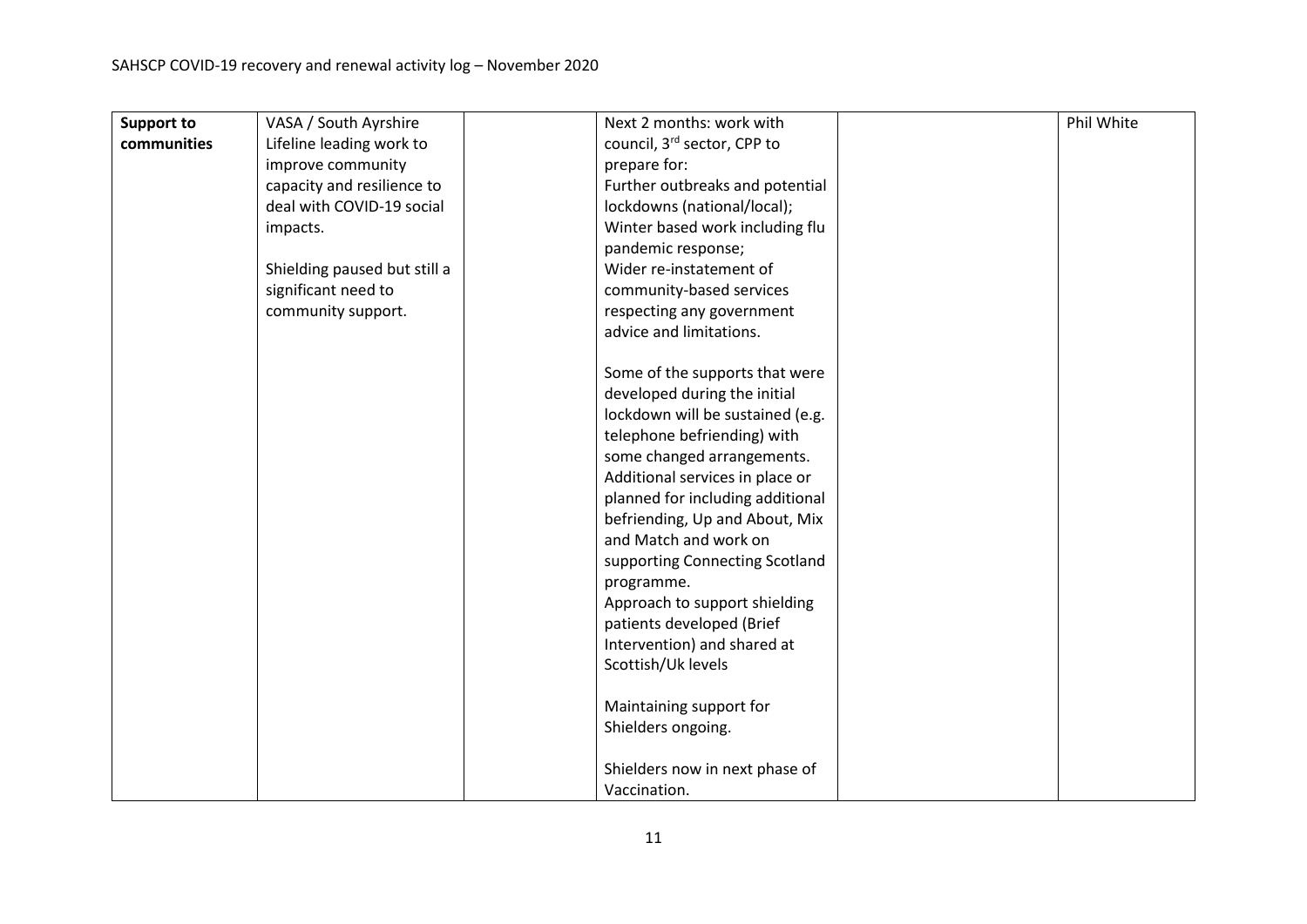|                      |                                                                                                                                                                                                    | CPP Volunteering Strategy now<br>in development phase<br>CPP to explore potential<br>population Mental Well being<br>and suicide prevention.<br>Longer term planning being<br>developed re building capacity<br>in communities                                                                                                                                                                    |                                                                                                            |            |
|----------------------|----------------------------------------------------------------------------------------------------------------------------------------------------------------------------------------------------|---------------------------------------------------------------------------------------------------------------------------------------------------------------------------------------------------------------------------------------------------------------------------------------------------------------------------------------------------------------------------------------------------|------------------------------------------------------------------------------------------------------------|------------|
| <b>Unpaid carers</b> | In the August to March<br>phase, most of the in-situ<br>Carer/Young Carer<br>supports will be re-<br>instated incrementally<br>where appropriate<br>although some of the<br>phone/on-line supports | The Carers Centre is now<br>planning for some in-situ<br>provision in the Carers Centre<br>following risk assessment and<br>other process; from October<br>there will be some centre based<br>supports available.                                                                                                                                                                                 | Coronavirus (COVID-19):<br>advice for unpaid carers                                                        | Phil White |
|                      | (some of which existed<br>pre-Covid-19) are likely to<br>remain.<br>Young carers statement<br>are being completed by<br>pastoral staff in school.<br>These will involve child's<br>care planning   | Requests are being monitored<br>on a weekly basis.<br>Young carers resource forum<br>constituted by October 31st.<br>Some carers support services<br>reinstated (eg Crossroads) but<br>others still limited. Because of<br>evidence of carers challenged at<br>the moment DMT planning for<br>Carers summit to explore<br>possible mitigations.<br>Young Carers Strategy out for<br>consultation. | Identify resource pot for<br>requests that are beyond the<br>give of the Team Around the<br>Child Process. |            |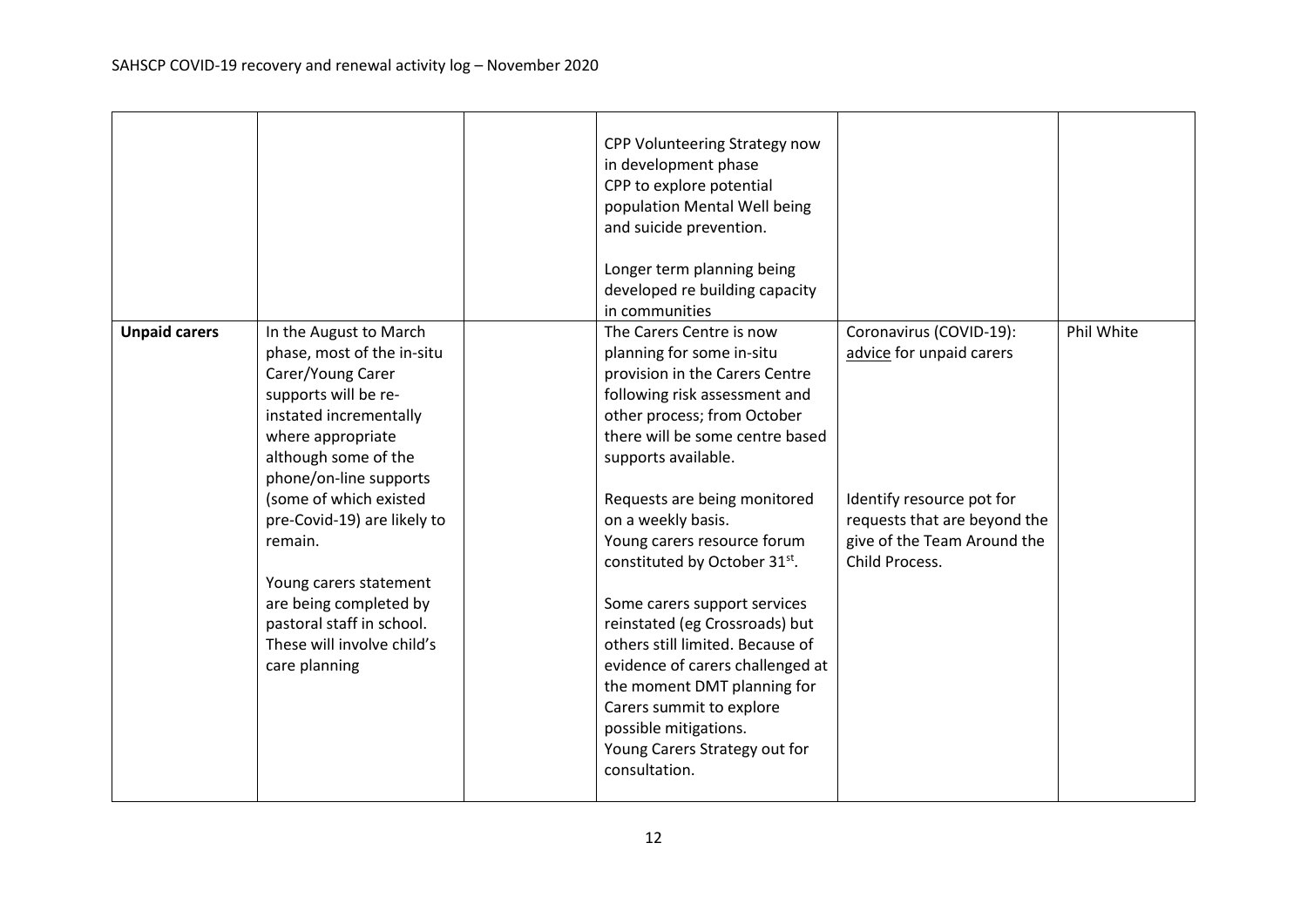|         |                           | <b>Young Carers Strategy</b>           |  |
|---------|---------------------------|----------------------------------------|--|
|         |                           | consultation complete and              |  |
|         |                           | signed off at February IJB             |  |
|         |                           |                                        |  |
|         |                           | Unpaid Carers in next phase of         |  |
|         |                           | Vaccination roll out with new          |  |
|         |                           | SG guidance issued on 12/3/21          |  |
|         |                           | Launch of Community Pharmacy           |  |
|         |                           | based support for Carers took          |  |
|         |                           | place in February                      |  |
|         |                           |                                        |  |
|         |                           | Carers summit being run for            |  |
|         |                           | Adult Carers on 29 <sup>th</sup> April |  |
|         |                           | seeking g to hear from carers          |  |
|         |                           | and to identify future models of       |  |
|         |                           | support                                |  |
| Respite | Many respite services put | Further adaptation of service          |  |
|         | on hold over initial      | and reinstatement.                     |  |
|         | lockdown, now gradually   |                                        |  |
|         | being reinstated.         |                                        |  |

| <b>Allied Health Professions</b> |                           |                    |                            |                                               |                              |  |  |  |
|----------------------------------|---------------------------|--------------------|----------------------------|-----------------------------------------------|------------------------------|--|--|--|
| <b>Service</b>                   | <b>Current situation</b>  | <b>Key figures</b> | <b>Activity planned</b>    | <b>Comments / national guidance</b>           | <b>Person</b><br>responsible |  |  |  |
|                                  |                           |                    |                            |                                               |                              |  |  |  |
| General                          | The majority of Allied    | 2 additional       | Continued delivery of      | Further staff required to be redeployed to    | Elaine Hill                  |  |  |  |
|                                  | <b>Health Professions</b> | PT and 1           | services as able retaining | respond to second surge and winter - Impacted |                              |  |  |  |
|                                  | (AHP's) who were          | additional OT      | flexibility to respond to  | on ability to resume services. Continuing to  |                              |  |  |  |
|                                  | redeployed into           | in acute for       | spikes in Covid and        | prioritise to address backlog                 |                              |  |  |  |
|                                  | critical areas have       | Covid and          | winter pressures within    |                                               |                              |  |  |  |
|                                  | now returned to their     | winter             | acute and community.       |                                               |                              |  |  |  |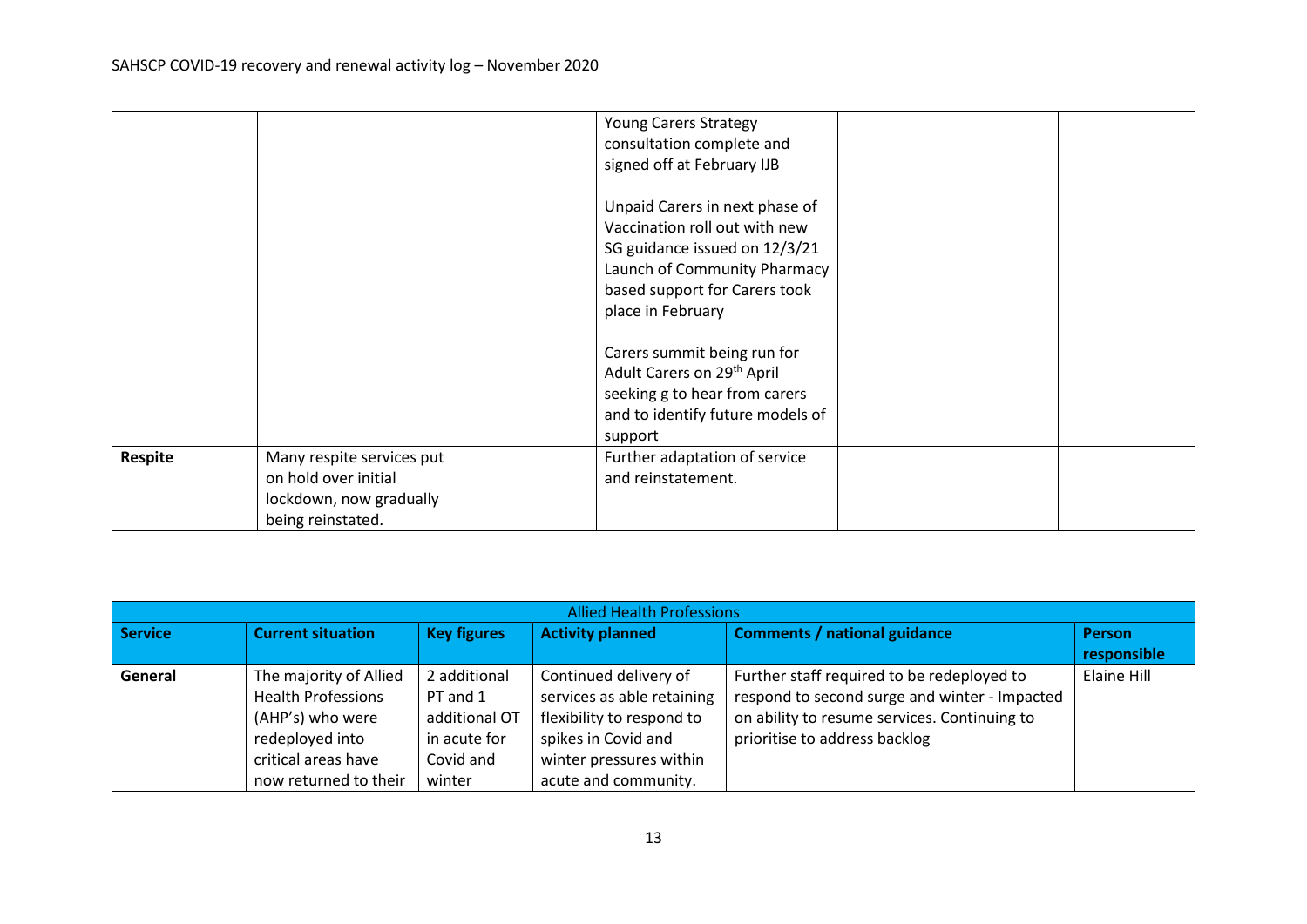|                        | substantive roles and<br>where possible<br>services are resuming<br>community visits for<br>those people<br>requiring face to face.                                                                                 | pressures<br>continuing in<br>short term | AHP management team<br>closely monitoring<br>situation and risks<br>associated with backlogs<br>Further rollout of tech<br>and new models<br>Rehabilitation<br>commission to review<br>services and identify<br>rehab requirements<br>underway<br>Seeking to over recruit<br>new graduates to assist<br>with backlogs and<br>timeous filling of |                                                                                                                                    |             |
|------------------------|---------------------------------------------------------------------------------------------------------------------------------------------------------------------------------------------------------------------|------------------------------------------|-------------------------------------------------------------------------------------------------------------------------------------------------------------------------------------------------------------------------------------------------------------------------------------------------------------------------------------------------|------------------------------------------------------------------------------------------------------------------------------------|-------------|
| Face-to-face           | Resuming where                                                                                                                                                                                                      | To follow                                | vacancies.<br>Further rollout of tech                                                                                                                                                                                                                                                                                                           | To follow                                                                                                                          | Elaine Hill |
| visits                 | possible and<br>appropriate, using<br>technology where<br>possible.                                                                                                                                                 |                                          | and new models                                                                                                                                                                                                                                                                                                                                  |                                                                                                                                    |             |
| Out-patient<br>clinics | Out-patient clinics<br>have resumed within<br>guidance for patients<br>triaged as requiring<br>face to face visits,<br><b>Further clinics</b><br>planned to restart<br>shortly as premises<br>allow. Mixed model of |                                          | Continued delivery of<br>services. Additional<br>space sought as<br>redeployed and shielded<br>staff return from second<br>surge. More clinics<br>planned to restart<br>shortly as COVID safe<br>and tech enabled                                                                                                                               | Social distancing, in waiting areas and clinic<br>space remain a limiting factor in building<br>throughput, staff working flexibly | Elaine Hill |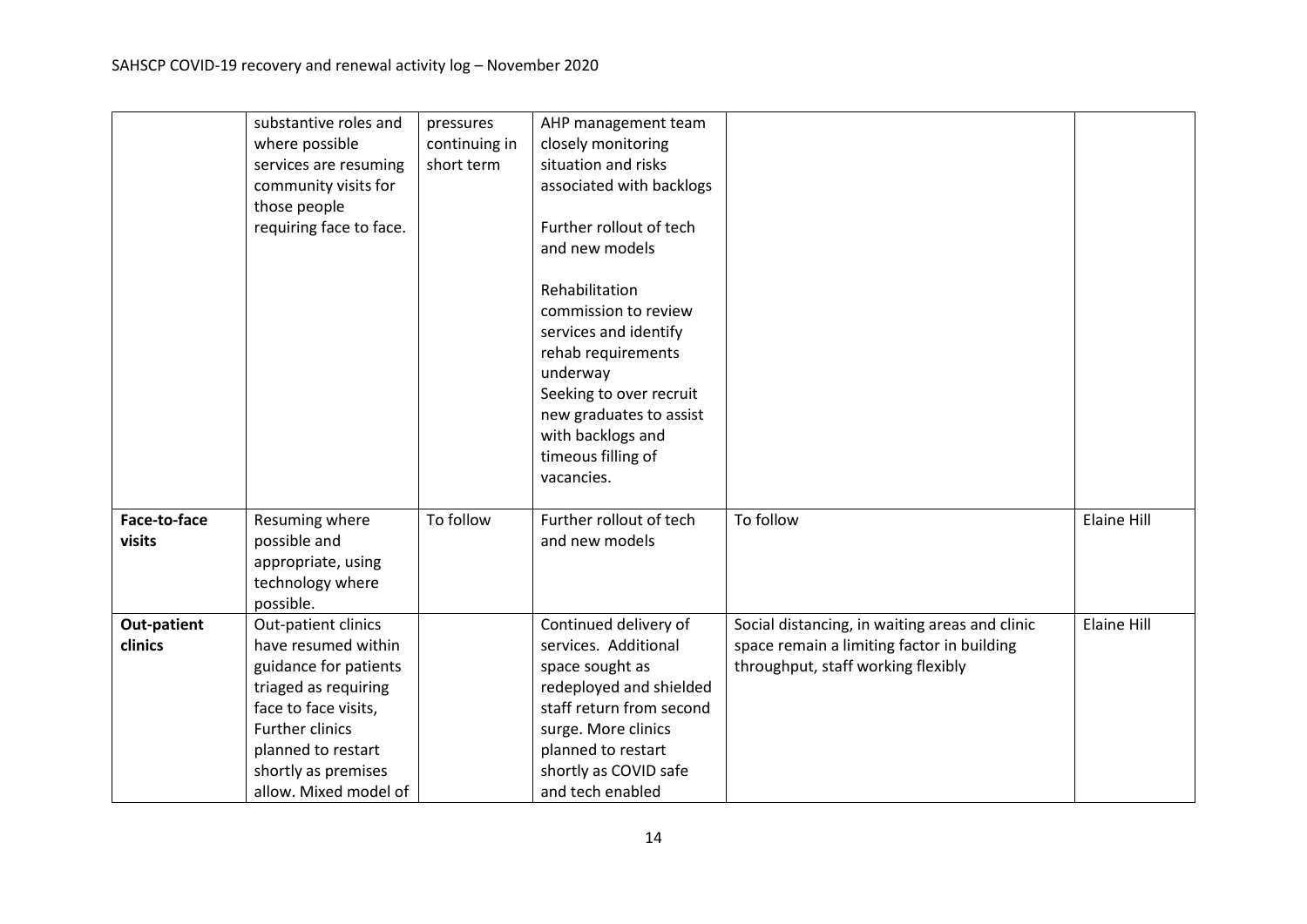|                     | near me, telephone          | accommodation for           |                                              |               |
|---------------------|-----------------------------|-----------------------------|----------------------------------------------|---------------|
|                     | and face to face used       | services allow.             |                                              |               |
|                     | across all outpatient       |                             |                                              |               |
|                     | areas                       |                             |                                              |               |
| <b>Intermediate</b> | The local models for        | Flexibility of workforce    | https://www.gov.scot/publications/framework- | Elaine Hill / |
| Care and            | Intermediate Care           | to ensure continued         | supporting-people-through-recovery-          | Eddie         |
| <b>Community</b>    | and Community               | delivery of services over   | rehabilitation-during-covid-19-pandemic/     | Gilmartin     |
| Rehabilitation,     | Rehabilitation, and         | second wave and winter      |                                              |               |
| and Community       | <b>Community AHP</b>        | period within available     |                                              |               |
| <b>AHP</b>          | services are currently      | resource based on           |                                              |               |
|                     | being reviewed across       | clinical prioritisation.    |                                              |               |
|                     | South Ayrshire              |                             |                                              |               |
|                     | building on existing        | <b>EICT GP with Special</b> |                                              |               |
|                     | models to deliver           | Interest post out to        |                                              |               |
|                     | effective triage and        | advert. If this post can be |                                              |               |
|                     | responsive services.        | filled, the plan is to      |                                              |               |
|                     |                             | recruit further ANP         |                                              |               |
|                     | A range of resources        | resource to support the     |                                              |               |
|                     | developed to enable         | team and provide an         |                                              |               |
|                     | individuals to              | enhanced element of         |                                              |               |
|                     | progress their              | care                        |                                              |               |
|                     | rehabilitation and          |                             |                                              |               |
|                     | helplines have been         | Working across teams to     |                                              |               |
|                     | introduced in Speech        | develop new approaches      |                                              |               |
|                     | and Language                | and assist people with      |                                              |               |
|                     | <b>Therapy and Dietetic</b> | advice.                     |                                              |               |
|                     | services to assist          |                             |                                              |               |
|                     | people with advice          | Further development of      |                                              |               |
|                     | and appropriate sign        | use website in              |                                              |               |
|                     | posting.                    | Occupational therapy        |                                              |               |
|                     |                             | <b>Children Services</b>    |                                              |               |
|                     |                             |                             |                                              |               |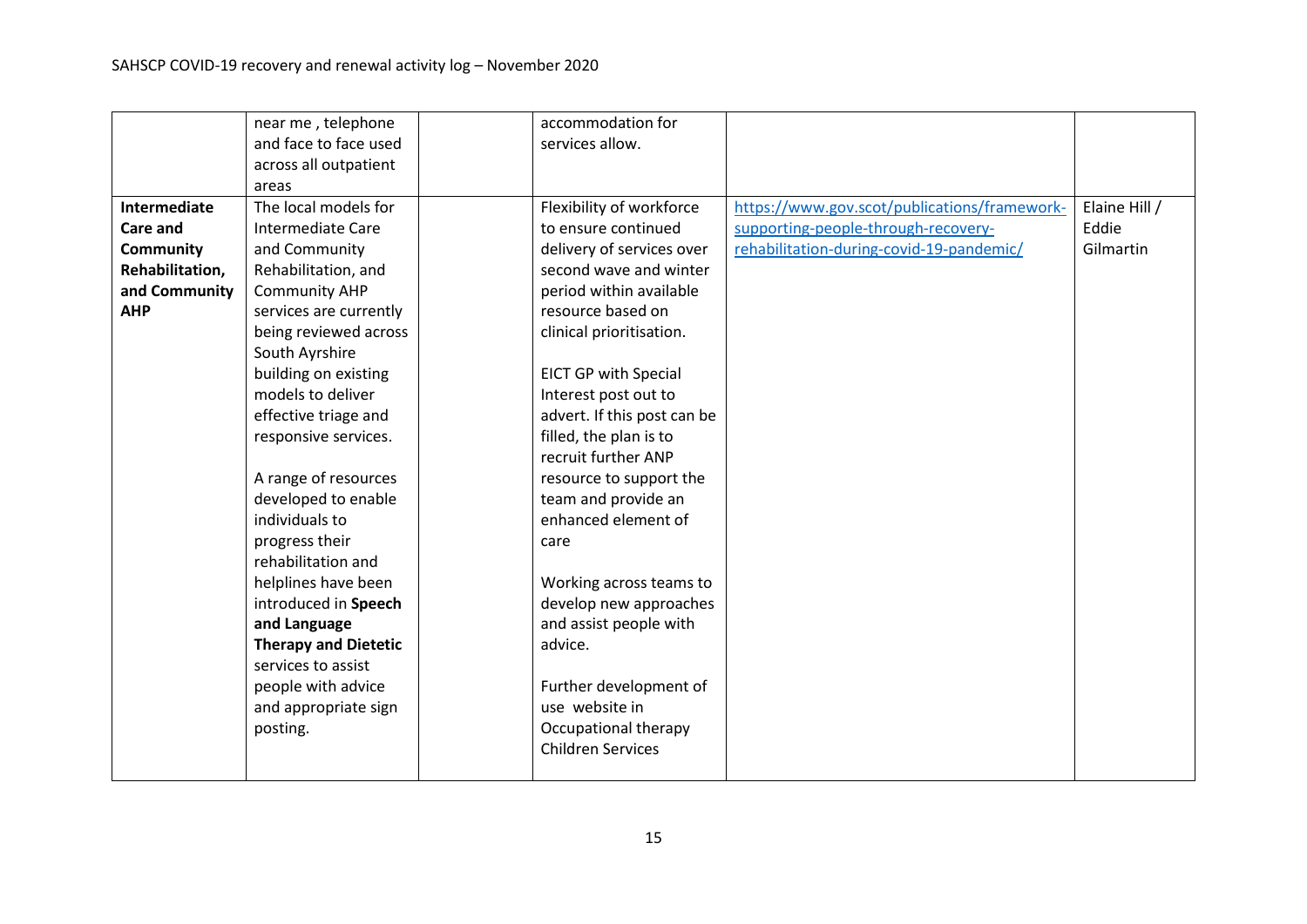| <b>Specialist</b> | During the lockdown    | Continued delivery of      | Evidenced based group work is key component      | Elaine Hill        |
|-------------------|------------------------|----------------------------|--------------------------------------------------|--------------------|
| rehabilitation    | specialist             | services. No immediate     | of work across both specialist rehabilitation    |                    |
|                   | rehabilitation Group   | changes over winter        | and AHP services . awaiting agreed digital       |                    |
|                   | programmes and         | period.                    | platform for group activity within health. The   |                    |
|                   | community-based        |                            | delay is impacting on all AHP services including |                    |
|                   | group programmes       | National and local work    | Childrens and Young People, Adults with Long     |                    |
|                   | provided by our        | is underway to assist in   | term conditions, Specialist Rehabilitation,      |                    |
|                   | partners in leisure    | developing digital         | Mental Health, Learning Disability               |                    |
|                   | have been suspended    | platform for group work    |                                                  |                    |
|                   | and users have been    | both in response to        | Respiratory services were further impacted by    |                    |
|                   | supported through      | Covid-19 and for the       | second wave as skilled staff required to assist  |                    |
|                   | phone calls with some  | Future.                    | $2nd$ surge                                      |                    |
|                   | programmes             | AHP management team        |                                                  |                    |
|                   | organised as on-line   | working with digital       |                                                  |                    |
|                   | activity sessions, and | team to try and expedite   |                                                  |                    |
|                   | development of         | this                       |                                                  |                    |
|                   | additional self-help   | Some digital group         |                                                  |                    |
|                   | information on line.   | platforms being trialled   |                                                  |                    |
|                   | Community and          | within NHS A&A             |                                                  |                    |
|                   | outpatient visits      |                            |                                                  |                    |
|                   | where required as      | Work underway to plan      |                                                  |                    |
|                   | alternatives           | for safe return to small   |                                                  |                    |
|                   |                        | groups as restrictions     |                                                  |                    |
|                   |                        | allow. Efforts continue to |                                                  |                    |
|                   |                        | find COVID safe and tech   |                                                  |                    |
|                   |                        | enabled accommodation      |                                                  |                    |
|                   |                        | for services.              |                                                  |                    |
|                   |                        |                            |                                                  |                    |
| <b>Rehab for</b>  | Specific self-         | Further learning to be     | Evidence based building nationally and           | <b>Elaine Hill</b> |
| COVID19           | management advice      | undertaken. Initial        | internationally on impact of long covid both on  |                    |
| patients          | and resource           | evaluation positive        | physical and mental health                       |                    |
|                   | materials have been    | outcomes.                  |                                                  |                    |
|                   | developed to assist    |                            | SIGN 161 updated dec 2020                        |                    |
|                   |                        |                            |                                                  |                    |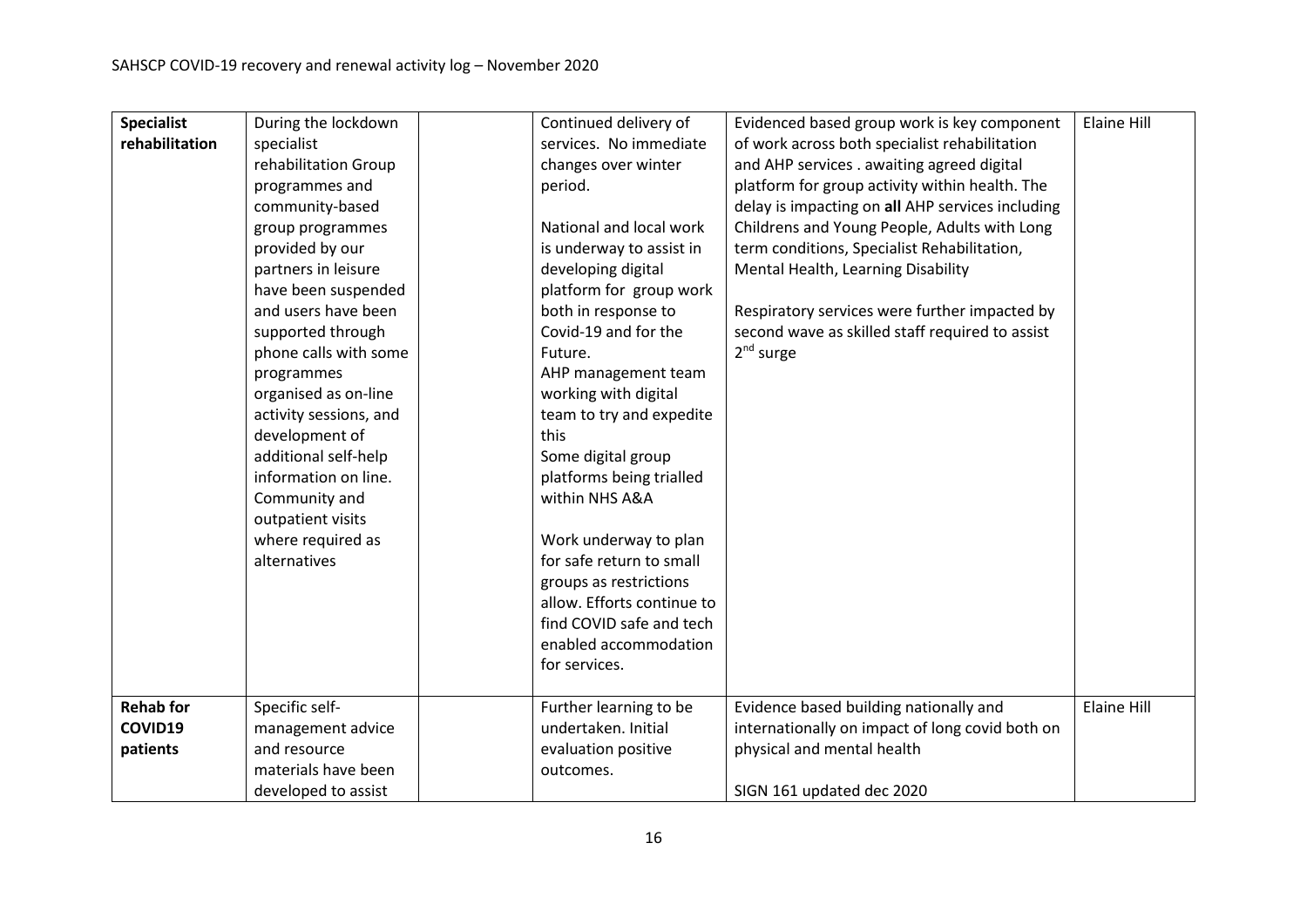| people with their       | Long COVID pathway        | https://www.sign.ac.uk/our-                   |  |
|-------------------------|---------------------------|-----------------------------------------------|--|
| recovery post Covid-    | under development, with   | guidelines/managing-the-long-term-effects-of- |  |
| 19 covering a range of  | benchmarking of local     | $covid-19/$                                   |  |
| topics including        | existing services against |                                               |  |
| Nutrition,              | new National Covid        |                                               |  |
| Breathlessness,         | Guidelines.               |                                               |  |
| Coughing, Tiredness,    |                           |                                               |  |
| Pacing and Anxiety,     |                           |                                               |  |
| Physical activity and   |                           |                                               |  |
| exercise and returning  |                           |                                               |  |
| work.                   |                           |                                               |  |
|                         |                           |                                               |  |
| A Covid-19 recovery     |                           |                                               |  |
| web page is now up      |                           |                                               |  |
| and running on the A    |                           |                                               |  |
| &A web site             |                           |                                               |  |
| developed by local      |                           |                                               |  |
| AHP's with contact      |                           |                                               |  |
| details for individuals |                           |                                               |  |
| requiring further       |                           |                                               |  |
| support.                |                           |                                               |  |
|                         |                           |                                               |  |
|                         |                           |                                               |  |
|                         |                           |                                               |  |
|                         |                           |                                               |  |
|                         |                           |                                               |  |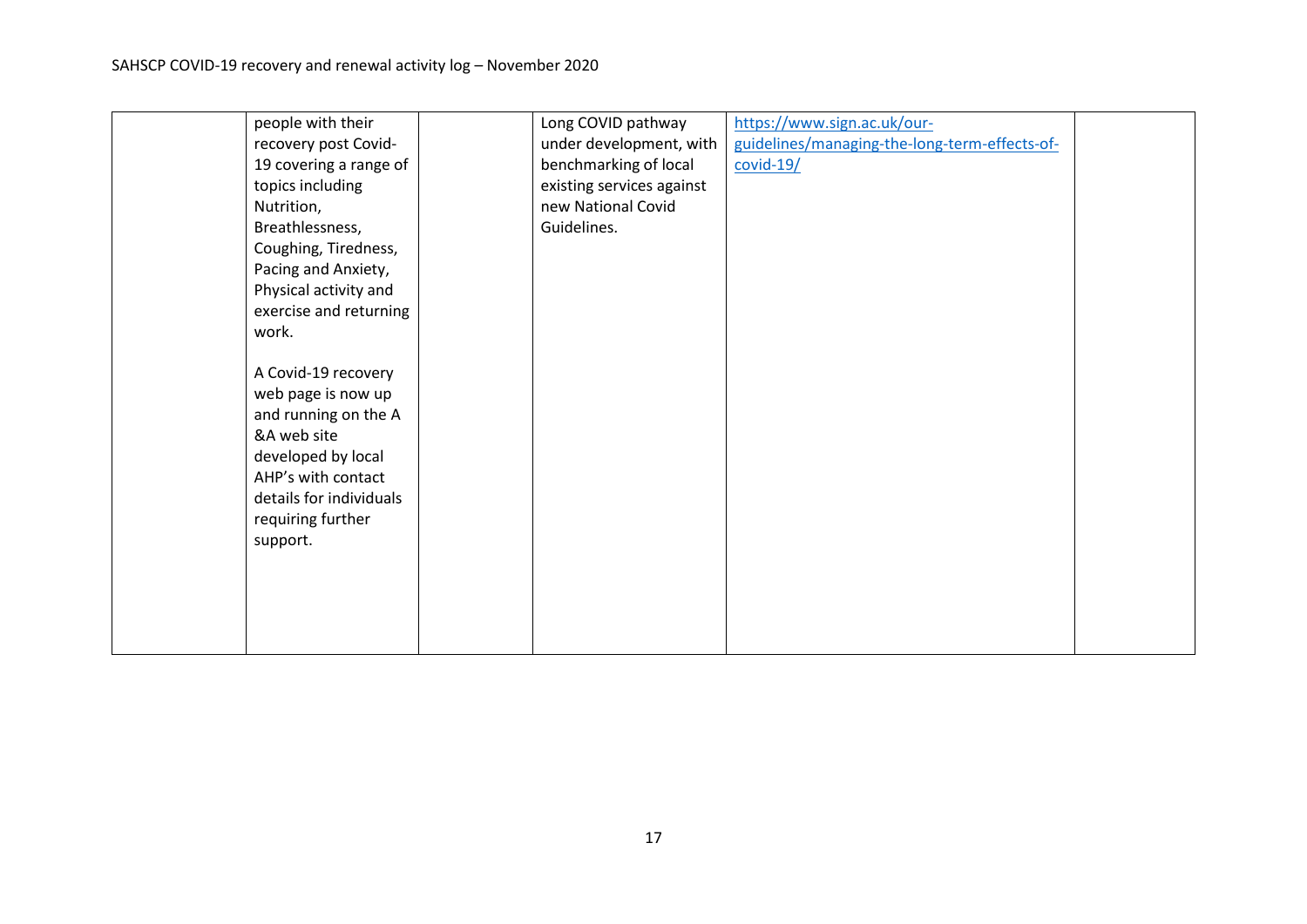| <b>Mental Health</b> |                          |                    |                                  |                                |                |  |
|----------------------|--------------------------|--------------------|----------------------------------|--------------------------------|----------------|--|
| <b>Service</b>       | <b>Current situation</b> | <b>Key figures</b> | <b>Activity planned</b>          | <b>Comments / national</b>     | <b>Person</b>  |  |
|                      |                          |                    |                                  | guidance                       | responsible    |  |
| General              | Services continue to be  |                    | Continued delivery of services.  | Continuing to offer services   | Sharon Hackney |  |
|                      | adapted across           |                    | No immediate changes over        | by telephone where possible.   |                |  |
|                      | community mental         |                    | winter period.                   |                                |                |  |
|                      | health (social work);    |                    |                                  | Face-to-face assessments and   |                |  |
|                      | primary care mental      |                    |                                  | home visits are still being    |                |  |
|                      | health and addiction     |                    |                                  | offered where clinically       |                |  |
|                      | support services.        |                    |                                  | required.                      |                |  |
|                      |                          |                    |                                  |                                |                |  |
|                      | Face-to-face             |                    |                                  | Group based treatment          |                |  |
|                      | assessments and home     |                    |                                  | remains paused due to          |                |  |
|                      | visits are still being   |                    |                                  | challenges bringing together   |                |  |
|                      | offered when clinically  |                    |                                  | multiple households.           |                |  |
|                      | required/critical and    |                    |                                  | Awaiting conclusion of pilots  |                |  |
|                      | no other safer option    |                    |                                  | of the delivery of group based |                |  |
|                      | identified.              |                    |                                  | interventions via MS teams.    |                |  |
|                      |                          |                    |                                  |                                |                |  |
| <b>Assessments</b>   | As restrictions have     |                    | We continue with a range of      | Increasing referrals are being | Sharon Hackney |  |
|                      | eased we have sought     |                    | measures including face to face, | received for individuals who   |                |  |
|                      | to increase              |                    | agile working, social distancing | have experienced               |                |  |
|                      | routine/non-urgent       |                    | measures and use of digital      | deterioration in MH as a       |                |  |
|                      | assessments and          |                    | technology to support service    | result of issues associated    |                |  |
|                      | review appointments      |                    | access and service continuity.   | with covid e.g. isolation etc  |                |  |
|                      | that require to be       |                    |                                  |                                |                |  |
|                      | administered face-to-    |                    |                                  |                                |                |  |
|                      | face. Assessment and     |                    |                                  |                                |                |  |
|                      | review/treatment         |                    |                                  |                                |                |  |
|                      | contacts have been       |                    |                                  |                                |                |  |
|                      | implemented via          |                    |                                  |                                |                |  |
|                      | telephone for all        |                    |                                  |                                |                |  |
|                      | disciplines.             |                    |                                  |                                |                |  |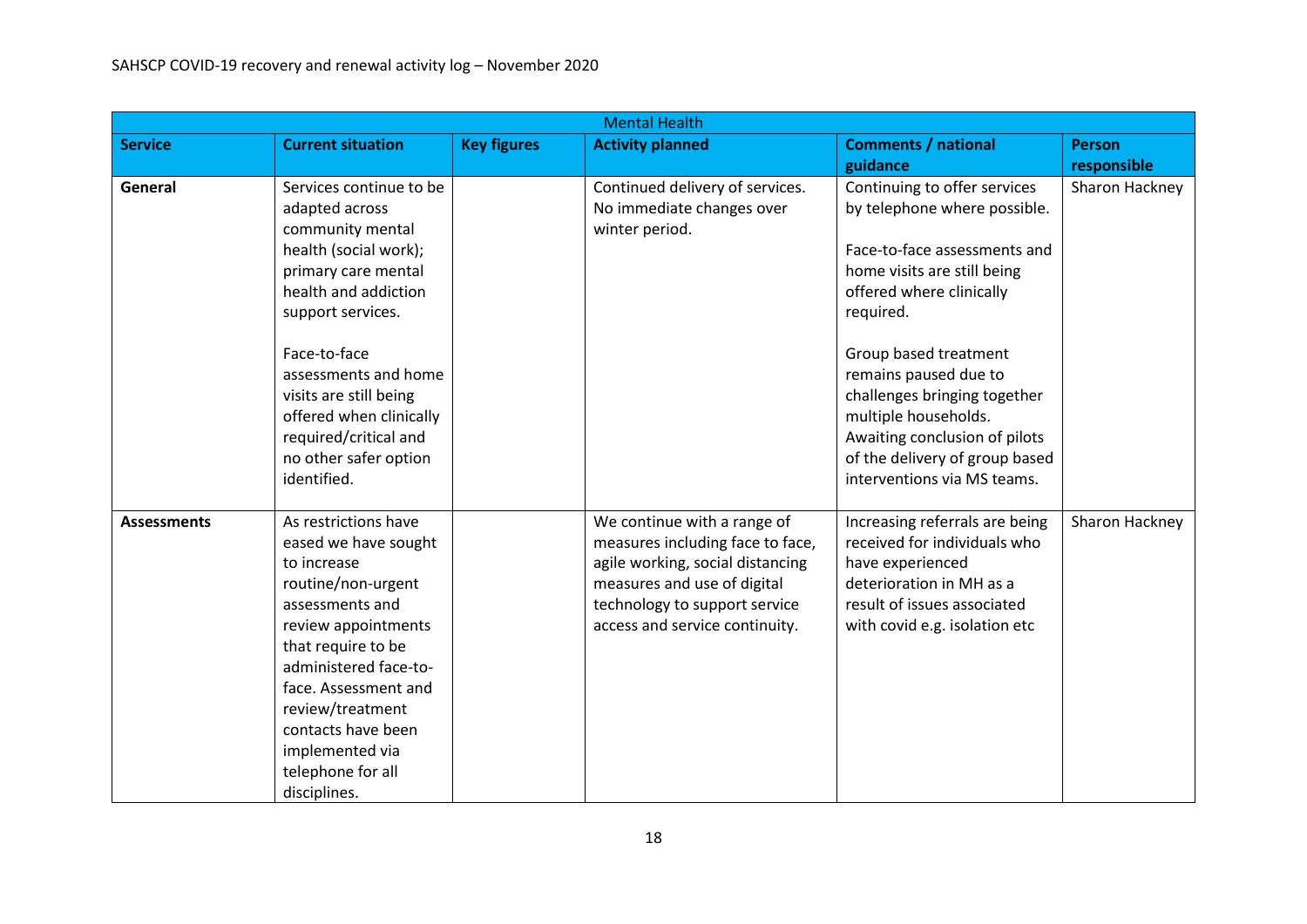| <b>Administering</b>   | Home visits for            | There has been noted benefit of    | Continuing to visit at home | Sharon Hackney  |
|------------------------|----------------------------|------------------------------------|-----------------------------|-----------------|
| (medication/bloods)    | administering depot        | seeing patients in their own       | for administration of depot |                 |
|                        | injection medication       | home, making connections with      | medication as clinically    |                 |
|                        | and the taking of          | family but also being able to      | required.                   |                 |
|                        | bloods is taking place     | better identify social             |                             |                 |
|                        | in people's homes          | circumstances and vulnerabilities. |                             |                 |
|                        | unless a particular risk   |                                    |                             |                 |
|                        | is identified.             |                                    |                             |                 |
| <b>Recovery</b>        |                            | Reinstatement of peer support.     | Peer support remains paused | Sharon Hackney  |
|                        |                            |                                    | due to challenges bringing  |                 |
|                        |                            |                                    | together multiple           |                 |
|                        |                            |                                    | households.                 |                 |
| <b>MH Care at home</b> | Existing framework is      | Unable to identify alternative     |                             | Sharon Hackney  |
|                        | unsustainable with         | providers therefore short term     |                             |                 |
|                        | provider handing back      | solution requires to be identified |                             | (Sandra Rae for |
|                        | care packages in           |                                    |                             | LD cases)       |
|                        | Maybole area due to        |                                    |                             |                 |
|                        | financial viability of the |                                    |                             |                 |
|                        | work.                      |                                    |                             |                 |

| Children's locality social work services |                                                                                                                                       |                                                                                                         |                                                                                                                                                              |                                                                                                                                                                                        |                                   |  |  |  |
|------------------------------------------|---------------------------------------------------------------------------------------------------------------------------------------|---------------------------------------------------------------------------------------------------------|--------------------------------------------------------------------------------------------------------------------------------------------------------------|----------------------------------------------------------------------------------------------------------------------------------------------------------------------------------------|-----------------------------------|--|--|--|
| <b>Service</b>                           | <b>Current situation</b>                                                                                                              | <b>Key figures</b>                                                                                      | <b>Activity planned</b>                                                                                                                                      | <b>Comments / national</b><br>guidance                                                                                                                                                 | <b>Person</b><br>responsible      |  |  |  |
| <b>Child Protection /</b><br>General     | Children's Social Work<br>locality teams have<br>adapted on a risk-<br>based model to the<br>lockdown measures,<br>prioritising those | There have<br>continued to be<br>house visits<br>throughout the<br>pandemic with<br>100% of Children on | Continued work to support<br>prevention/early intervention<br>There is significant innovative<br>practice evident within<br>Children locality services, some | Activities remain same with a<br>mixture of face to face and<br>virtual meetings with families.<br>All children on CP register<br>continue to be seen weekly.<br>Currently 29 children | Mark<br>Inglis/Jackie<br>Hamilton |  |  |  |
|                                          | children on the Child                                                                                                                 |                                                                                                         | of these new means of                                                                                                                                        |                                                                                                                                                                                        |                                   |  |  |  |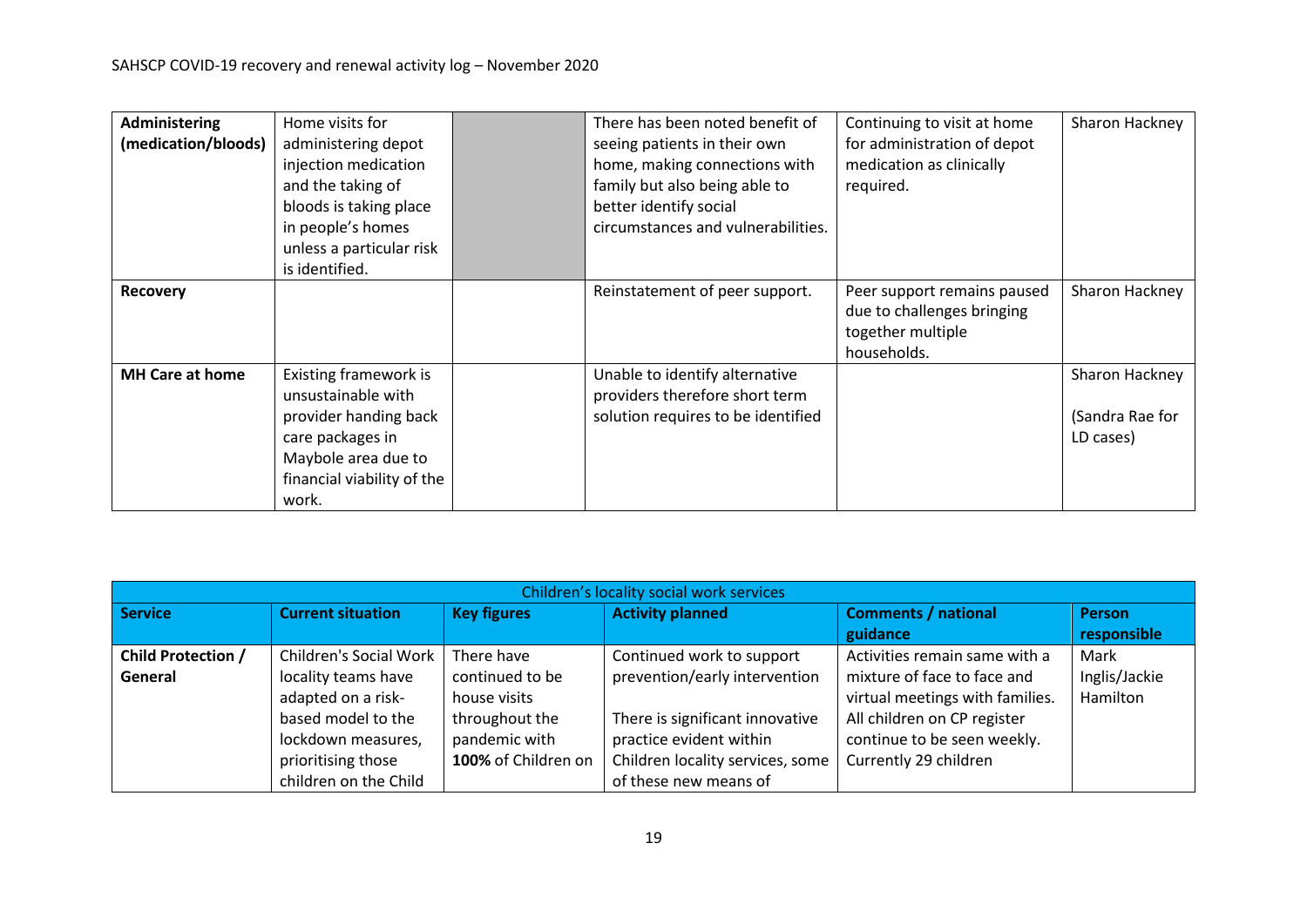|                    | <b>Protection Register</b> | the CP register         | delivering services, will       | registered. All meetings are  |          |
|--------------------|----------------------------|-------------------------|---------------------------------|-------------------------------|----------|
|                    | and those who are          | visited every week.     | become the new service          | still virtual.                |          |
|                    | looked after and           |                         | models for the future.          |                               |          |
|                    | accommodated.              |                         |                                 |                               |          |
|                    |                            | At the end of March     | All meetings/reviews/etc are    |                               |          |
|                    | Children identified        | 2020 there were 12      | being undertaken virtually.     |                               |          |
|                    | collaboratively            | children on the         |                                 |                               |          |
|                    | between Health,            | <b>Child Protection</b> | A room has been identified to   |                               |          |
|                    | Social Work,               | Register. As at the     | allow an area for parents to be |                               |          |
|                    | <b>Education and CAMHS</b> | end of September        | able to be supported to         |                               |          |
|                    | who are currently not      | this had risen to 25.   | meetings                        |                               |          |
|                    | known to Statutory         |                         |                                 |                               |          |
|                    | services, who have         | The number of           | Email system being used to      |                               |          |
|                    | been offered supports      | Looked After            | share reports/minutes/etc       |                               |          |
|                    | during Covid-19 to         | Children has            | with families                   |                               |          |
|                    | prevent the escalation     | remained fairly level   |                                 |                               |          |
|                    | of risk and harm.          | at 308 in March         |                                 |                               |          |
|                    |                            | 2020 and 311 in         |                                 |                               |          |
|                    | <b>Allocated Social</b>    | August 2020. The        |                                 |                               |          |
|                    | Worker to each             | most recent             |                                 |                               |          |
|                    | <b>School Cluster to</b>   | Carefirst data          |                                 |                               |          |
|                    | continue this              | records 287 children    |                                 |                               |          |
|                    | collaborative              | subject to statutory    |                                 |                               |          |
|                    | approach.                  | interventions           |                                 |                               |          |
|                    |                            |                         |                                 |                               |          |
|                    | Walking meetings,          |                         |                                 |                               |          |
|                    | etc.                       |                         |                                 |                               |          |
|                    |                            |                         |                                 |                               |          |
| <b>Family Time</b> | Teams now fully            |                         | Continued rollout of Family     | this has been upscaled and we | Jackie   |
|                    | support Family Time,       |                         | Time                            | now have 3 identified rooms.  | Hamilton |
|                    | also known as              |                         |                                 | This is mainly due to weather |          |
|                    | "contact". This has        |                         |                                 | not allowing outside contacts |          |
|                    | been a difficult area,     |                         |                                 |                               |          |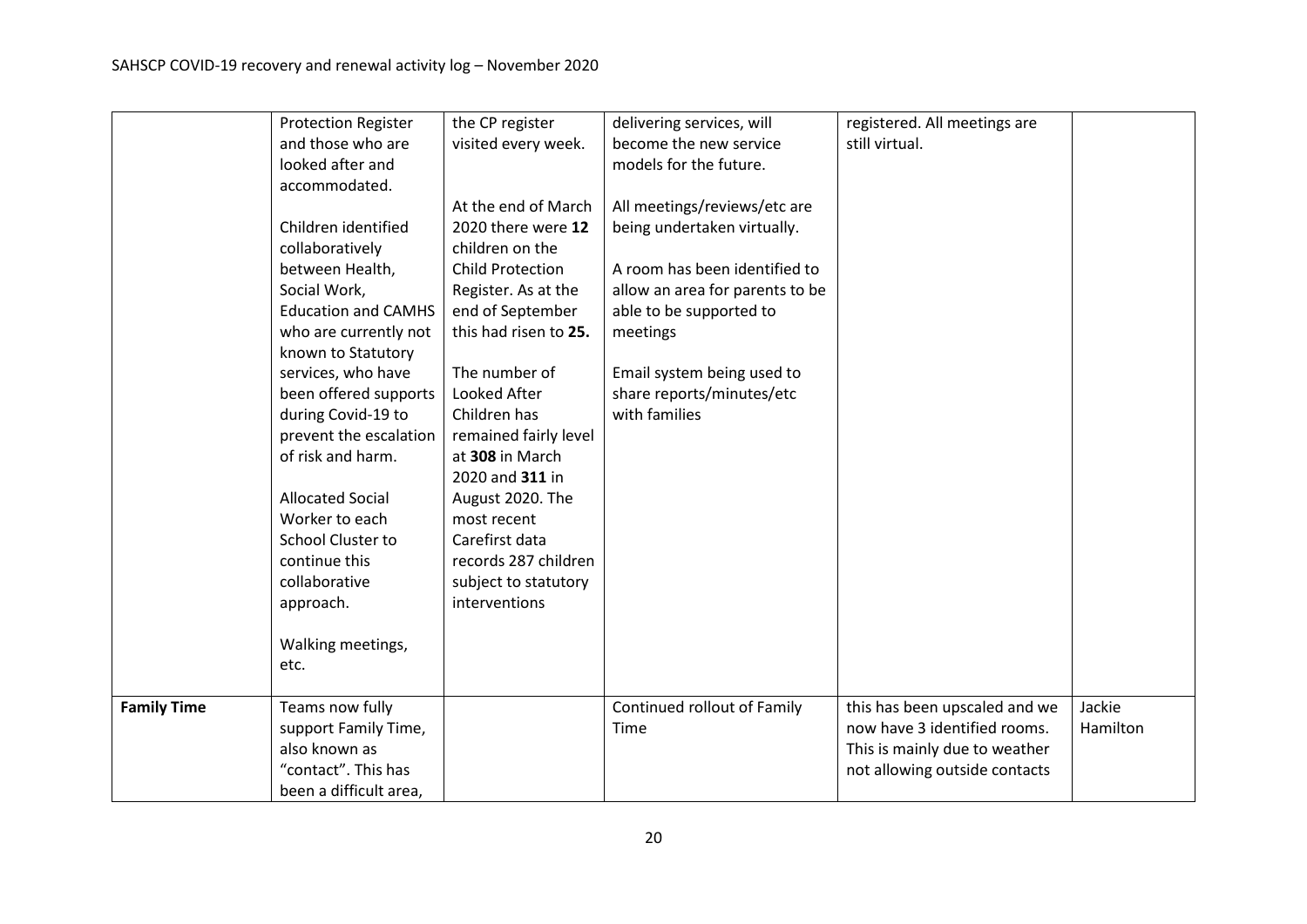|                            | and at time resulted    | Rooms have been identified to    | and also lack of cafes, etc with |             |
|----------------------------|-------------------------|----------------------------------|----------------------------------|-------------|
|                            | in legal pressure, but  | bring family time inside when    | being in tier 4                  |             |
|                            | the service has now     | weather is bad.                  |                                  |             |
|                            | risk assessed venues    |                                  | However given recent             |             |
|                            | where families who      | Given the most recent            | infection rates this is reduced  |             |
|                            | are not living together | infection rates, this is subject |                                  |             |
|                            | can see one another     | to individual risk assessment    |                                  |             |
|                            | in a Covid-safe         | and discussions with families,   |                                  |             |
|                            | environment.            | parents and children to reduce   |                                  |             |
|                            |                         | the amount of contact            |                                  |             |
|                            |                         | arranged                         |                                  |             |
| <b>Children's Hearings</b> | Children's Hearings     | Backlog to be addressed.         | SCRA have opened Kilmarnock      | Mark        |
|                            | are becoming physical   |                                  | Hearing Centre and are           | Inglis/Gary |
|                            | hearings again, there   | The re-introduction of full      | working toward opening Ayr       | Hoey        |
|                            | is a significant back   | children's hearings will enable  | but this will mean families in   |             |
|                            | log of hearings and     | the progression of Children's    | one room with panel in           |             |
|                            | there are               | plans.                           | another. Working Group           |             |
|                            | consequences in         |                                  | continues to look at addressing  |             |
|                            | terms of the lack of    | Working group established to     | backlog of hearings              |             |
|                            | decision making.        | work with SCRA on targeting      |                                  |             |
|                            |                         | the backlog                      |                                  |             |
|                            |                         | As of the $14/01/21 - it$ it is  |                                  |             |
|                            |                         | anticipated that ALL hearing     |                                  |             |
|                            |                         | will go back to virtual hearings |                                  |             |
|                            |                         | unless there is a clear and      |                                  |             |
|                            |                         | justifiable reason for why this  |                                  |             |
|                            |                         | should be face to face           |                                  |             |
| <b>Residential Care</b>    | Within the HSCP's       | Further resumption               | Where appropriate staff from     | Gary Hoey   |
|                            | Children's Houses,      | /adaptation of services.         | Out Reach and Intensive          |             |
|                            | staff have continued    |                                  | Family support will be used to   |             |
|                            | to deliver a high level | Where appropriate services       | support the houses when          |             |
|                            | of care and support to  | seeking alternative means of     | needs be.                        |             |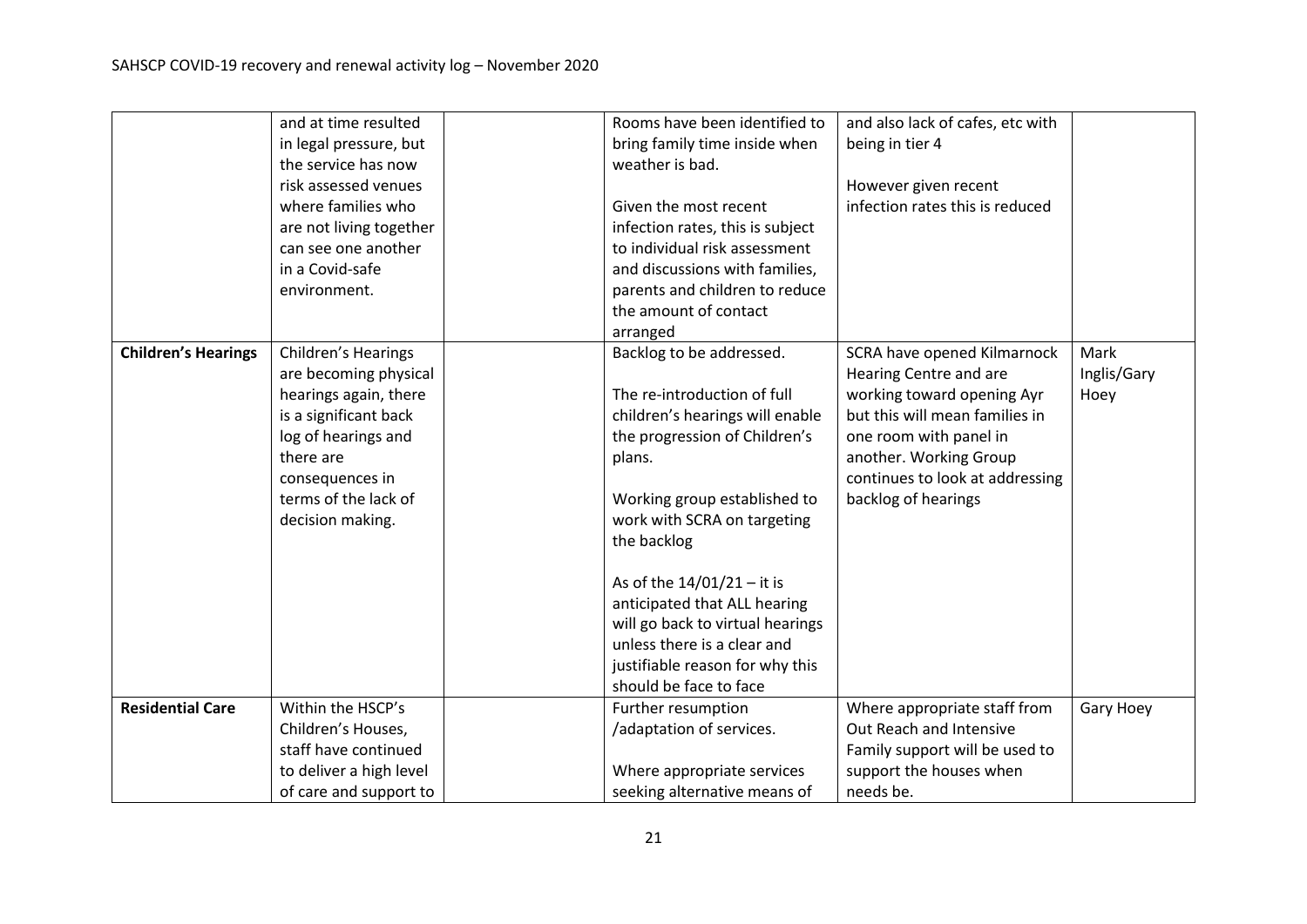| those children who       | caring for children away from     |  |
|--------------------------|-----------------------------------|--|
| are presently looked     | home, such as Kinship and         |  |
| after by them.           | Foster care. But this is also not |  |
|                          | without its challenge.            |  |
| High level of creativity |                                   |  |
| and commitment           | Monitoring that education has     |  |
| from the Residential     | been re-established               |  |
| Staff group.             |                                   |  |
|                          | With colleagues in housing.       |  |
| Children and young       | CHJS have identified two 'next    |  |
| people have in the       | step' flats to build capacity in  |  |
| most part managed to     | the transition to independent     |  |
| work within the          | living. In turn this should       |  |
| guidance of social       | create more capacity in our       |  |
| distancing               | estate.                           |  |
|                          |                                   |  |
| Occasional embargo       | The resolution of the staffing    |  |
| on the admittance of     | rota has identified support       |  |
| any new Children or      | staff to assist young people      |  |
| Young People to the      | returning from OWA or             |  |
| Children's houses,       | transitioning to independent      |  |
| due to Covid-19 has      | living.                           |  |
| been challenging         |                                   |  |
|                          | Planning work has resumed         |  |
|                          | with PDS to create                |  |
|                          | independent flat within           |  |
|                          | Cunningham House.                 |  |
|                          |                                   |  |
|                          | Two additional emergency          |  |
|                          | carers have been identified       |  |
|                          | and assessment has began.         |  |
|                          | They will be able to provide      |  |
|                          | emergency placements for          |  |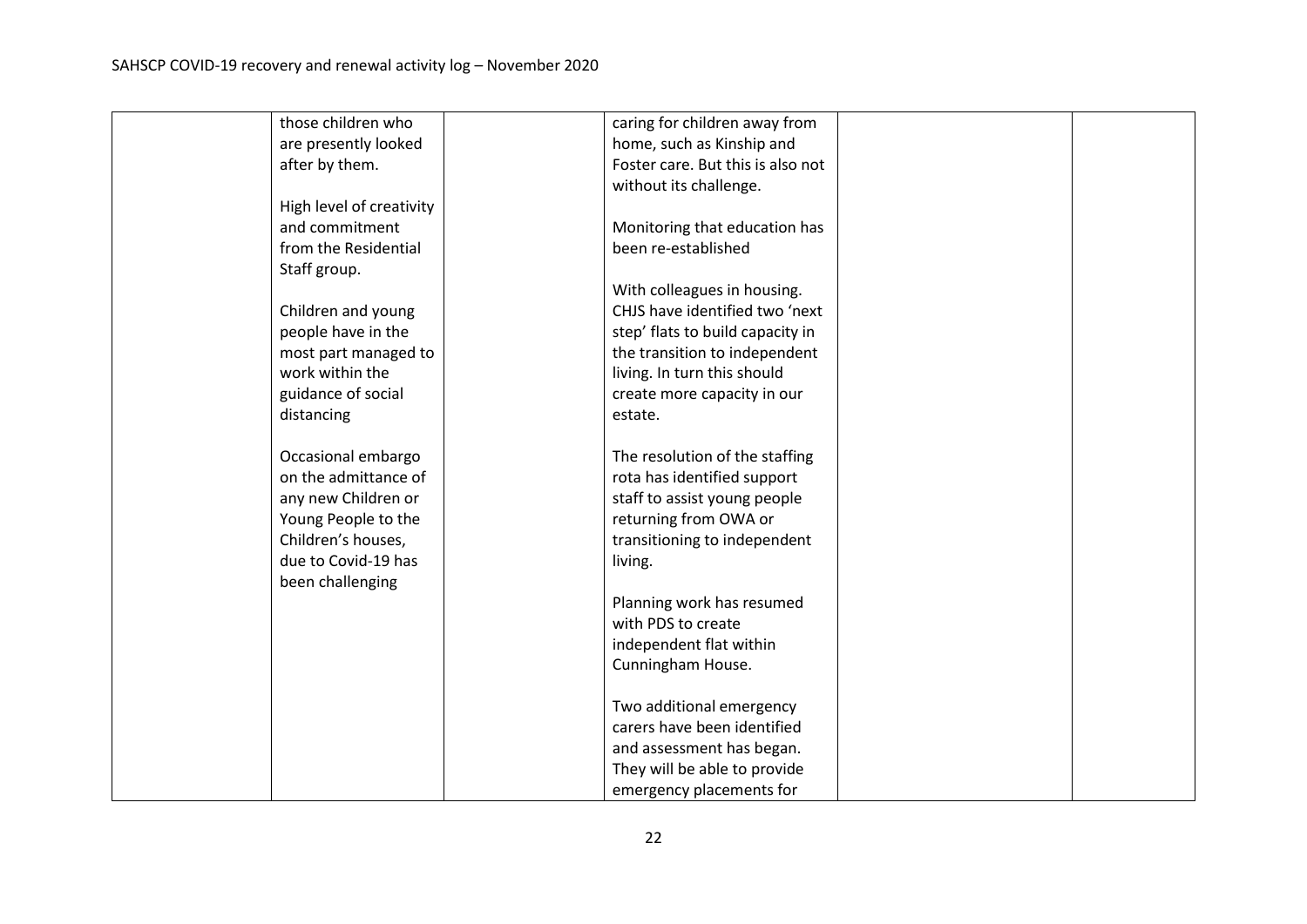|                         |                                                                                                                                                                                                                                                                                                                                                                   |                                                                                                                                                                                                                                                                                                       | children and young people up<br>to a maximum of 72 hours.<br>There is pressure in the<br>Children's houses at the<br>moment with 12 staff off - this<br>is being managed through the<br>use of a three rota system,<br>which appears to work and<br>keep consistency of staffing,<br>but also supporting<br>relationships. |                                                                                                                                                                                                |           |
|-------------------------|-------------------------------------------------------------------------------------------------------------------------------------------------------------------------------------------------------------------------------------------------------------------------------------------------------------------------------------------------------------------|-------------------------------------------------------------------------------------------------------------------------------------------------------------------------------------------------------------------------------------------------------------------------------------------------------|----------------------------------------------------------------------------------------------------------------------------------------------------------------------------------------------------------------------------------------------------------------------------------------------------------------------------|------------------------------------------------------------------------------------------------------------------------------------------------------------------------------------------------|-----------|
| <b>Family Placement</b> | <b>Fostering Panel are</b><br>now meeting again<br>using appropriate<br>technology<br>The team continue to<br>support children and<br>foster carers, through<br>a variety of means,<br>reducing the risk of<br>placement break<br>down and children<br>being accommodated<br>in external residential<br>placements<br>Training of 6 new<br>foster internal foster | As at end of August<br>there were 66<br>fostering<br>households, 100<br>Looked After<br>Children in Foster<br>placements with<br>Local Authority<br>Carers, 24 Looked<br>After Children with<br><b>Private Foster</b><br>Agencies and 12<br>Looked After<br>Children with<br>Prospective<br>Adopters. | This will enable the passing of<br>more foster carers, creating<br>additional capacity for care of<br>children who can't live at<br>home.<br>Increase capacity of internal<br>foster placement.                                                                                                                            | There has been approval for<br>additional Team Leader hours<br>and also additional SWer and<br>Admin support to enable the<br>recruitment and retention of<br>Foster Carers, this is on going. | Gary Hoey |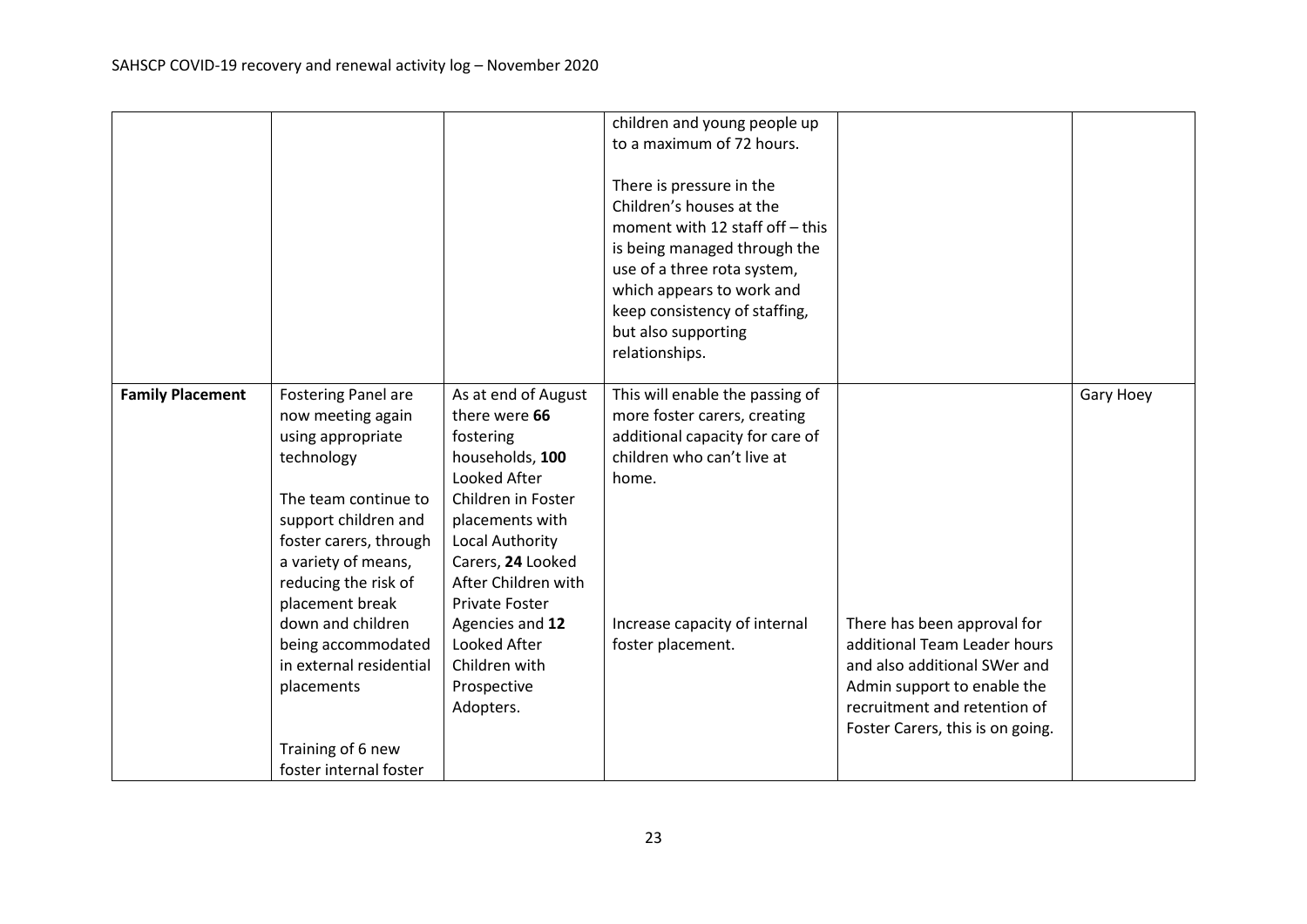|                          | carers has begun on    |                            |                                 |              |
|--------------------------|------------------------|----------------------------|---------------------------------|--------------|
|                          | MS Teams.              |                            |                                 |              |
| <b>Children with</b>     | All cases reviewed     | Targeted response          | Continued review of all cases 4 | Jayne Miller |
| <b>Disabilities Team</b> | and triaged to Stage   | to meet the needs          | weekly                          |              |
|                          | into Stage 1, 2 and 3  | of the 335 families        |                                 |              |
|                          | Responses - with       | supported by               |                                 |              |
|                          | Stage 1 identified as  | Children and               |                                 |              |
|                          | requiring a practical  | <b>Families Disability</b> |                                 |              |
|                          | break from caring      | Team in place and          |                                 |              |
|                          | duties to avoid family | remains under              |                                 |              |
|                          | breakdown or Child     | review                     |                                 |              |
|                          | Protection / Adult     |                            |                                 |              |
|                          | Support and            | Review of this             |                                 |              |
|                          | Protection response    | strategy at 6 month        |                                 |              |
|                          | as families reached    | point evidences no         |                                 |              |
|                          | point of exhaustion    | child or young adult       |                                 |              |
|                          | with potential poor    | allocated to and           |                                 |              |
|                          | responses to care      | supported by               |                                 |              |
|                          | needs                  | Children and               |                                 |              |
|                          |                        | <b>Families Disability</b> |                                 |              |
|                          | . The Stage 1 supports | Team required              |                                 |              |
|                          | included children with | accommodation /            |                                 |              |
|                          | complex health care    | families placed in         |                                 |              |
|                          | needs, very            | position of `I cannot      |                                 |              |
|                          | challenging            | continue to care`          |                                 |              |
|                          | behaviour, Kinship     |                            |                                 |              |
|                          | and Foster Carers and  |                            |                                 |              |
|                          | young adults with      |                            |                                 |              |
|                          | impacting mental       |                            |                                 |              |
|                          | health issues.         |                            |                                 |              |
|                          |                        |                            |                                 |              |
|                          |                        |                            |                                 |              |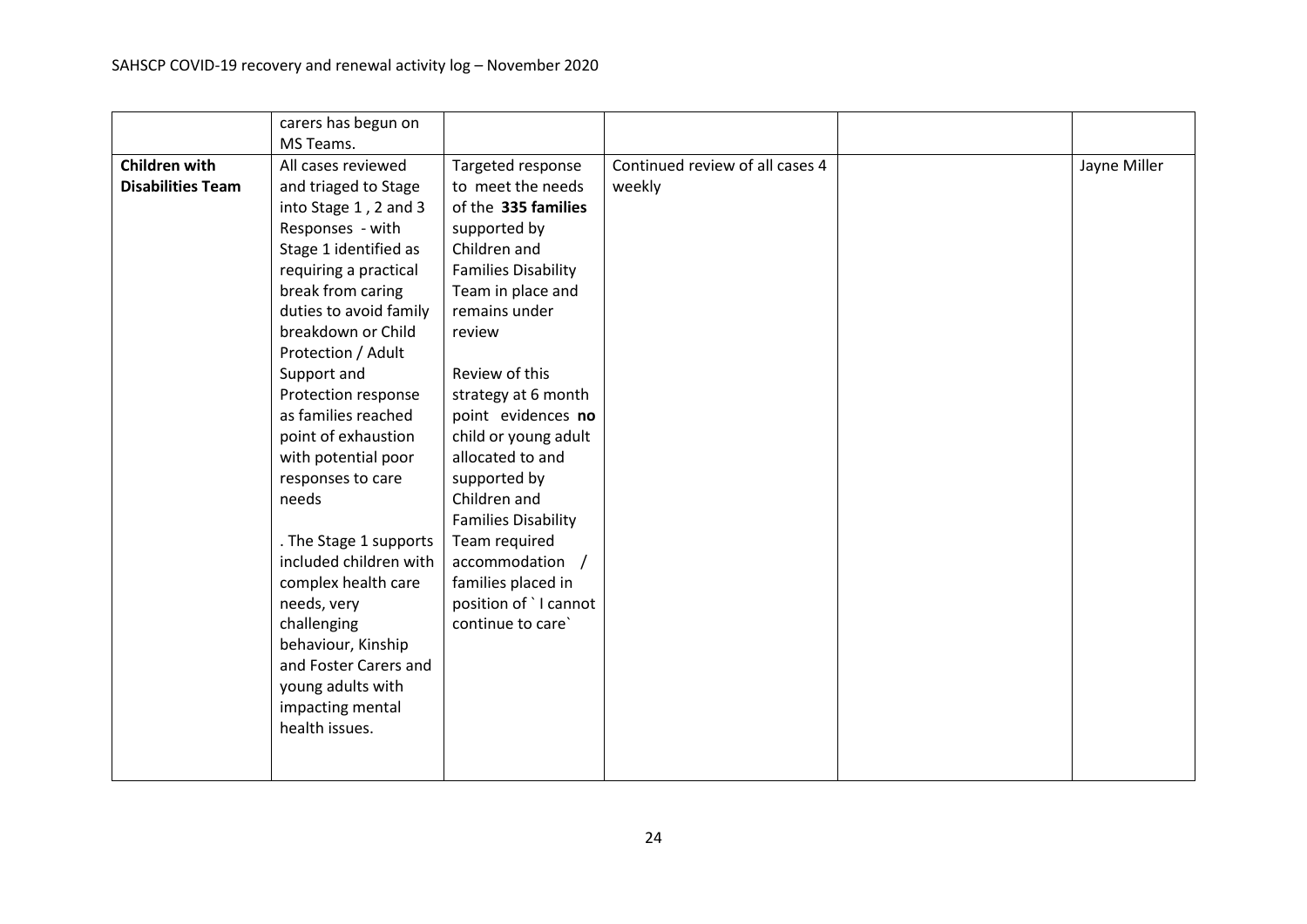|                          | . A Children and           |                                 |              |
|--------------------------|----------------------------|---------------------------------|--------------|
|                          | <b>Families Disability</b> |                                 |              |
|                          | Team 'in house'            |                                 |              |
|                          | Resource Group             |                                 |              |
|                          | established at the         |                                 |              |
|                          | start of Covid remains     |                                 |              |
|                          | in place to ensure         |                                 |              |
|                          | needs are reassessed       |                                 |              |
|                          | and resources              |                                 |              |
|                          | prioritised. This          |                                 |              |
|                          | includes review of         |                                 |              |
|                          | care requirements          |                                 |              |
|                          | every 4 weeks and          |                                 |              |
|                          | care plans and             |                                 |              |
|                          | supports adjusted          |                                 |              |
|                          | accordingly.               |                                 |              |
|                          |                            |                                 |              |
|                          |                            |                                 |              |
|                          |                            |                                 |              |
|                          |                            |                                 |              |
|                          |                            |                                 |              |
| <b>Quality Assurance</b> | Looked after reviews       | Continue all meetings virtually | Jayne Miller |
| <b>Review Officers</b>   | continue to take place     |                                 |              |
|                          | virtually on Skype or      | Consider face to face support   |              |
|                          | other online               | options for families effected   |              |
|                          | platforms.                 | by decisions around             |              |
|                          |                            | permanence                      |              |
|                          | Increase in number of      |                                 |              |
|                          | professional               |                                 |              |
|                          | attendees including        |                                 |              |
|                          | parents and                |                                 |              |
|                          | children/young             |                                 |              |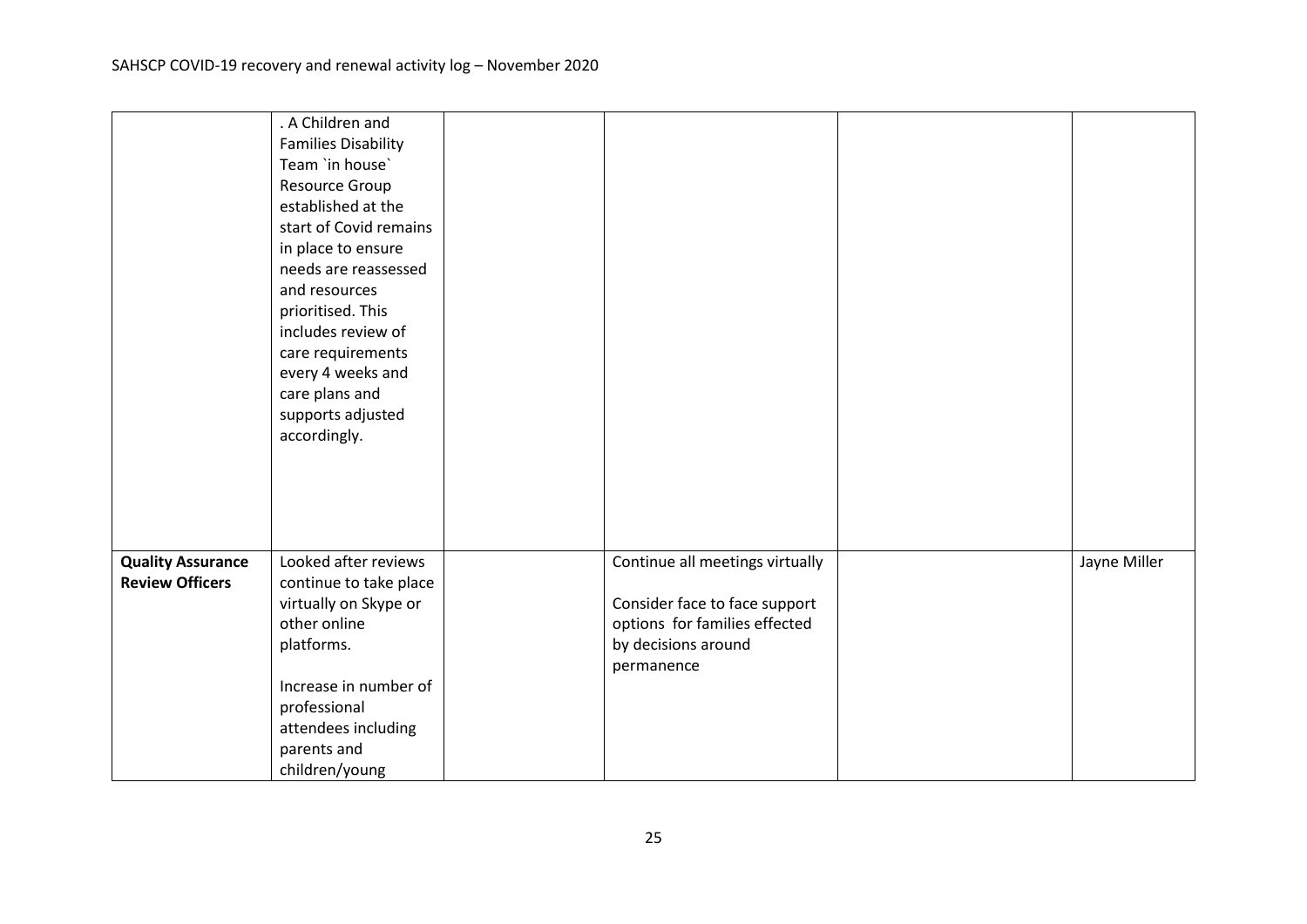| people invited to      |  |  |
|------------------------|--|--|
| reviews                |  |  |
|                        |  |  |
| Co working with        |  |  |
| <b>Champions Board</b> |  |  |
| members to ensure      |  |  |
| views of young people  |  |  |
| are gathered, as well  |  |  |
| as increased ability   |  |  |
| for parents to discuss |  |  |
| their Child Plan prior |  |  |
| to Looked after        |  |  |
| reviews with the       |  |  |
| QAROS directly.        |  |  |

|                        | <b>Child Health</b>                |                    |                         |                            |                           |  |
|------------------------|------------------------------------|--------------------|-------------------------|----------------------------|---------------------------|--|
| <b>Service</b>         | <b>Current situation</b>           | <b>Key figures</b> | <b>Activity planned</b> | <b>Comments / national</b> | <b>Person responsible</b> |  |
|                        |                                    |                    |                         | guidance                   |                           |  |
| <b>Health visiting</b> | Antenatal contacts undertaken      |                    | Continued delivery of   | Will require to revisit    | Jayne Miller              |  |
|                        | virtually;                         |                    | services. No            | method of delivery         |                           |  |
|                        | Pre-birth screening for            |                    | immediate changes       | based on availability of   |                           |  |
|                        | vulnerable families continued      |                    | over winter period.     | staffing if impacted by    |                           |  |
|                        | with SW/ Safeguarding              |                    |                         | seasonal flu               |                           |  |
|                        | midwives;                          |                    |                         |                            |                           |  |
|                        |                                    |                    |                         | Reflects Scottish          |                           |  |
|                        | Face to face home visits           |                    |                         | Government guidance        |                           |  |
|                        | continued for families at key      |                    |                         | for Health Visiting,       |                           |  |
|                        | stages including 11 to 14 days     |                    |                         | School Nursing and         |                           |  |
|                        | and 6 to 8 week developmental      |                    |                         | Looked after Childrens     |                           |  |
|                        | assessments and 27-30 months.      |                    |                         | nursing                    |                           |  |
|                        | <b>Current Government guidance</b> |                    |                         |                            |                           |  |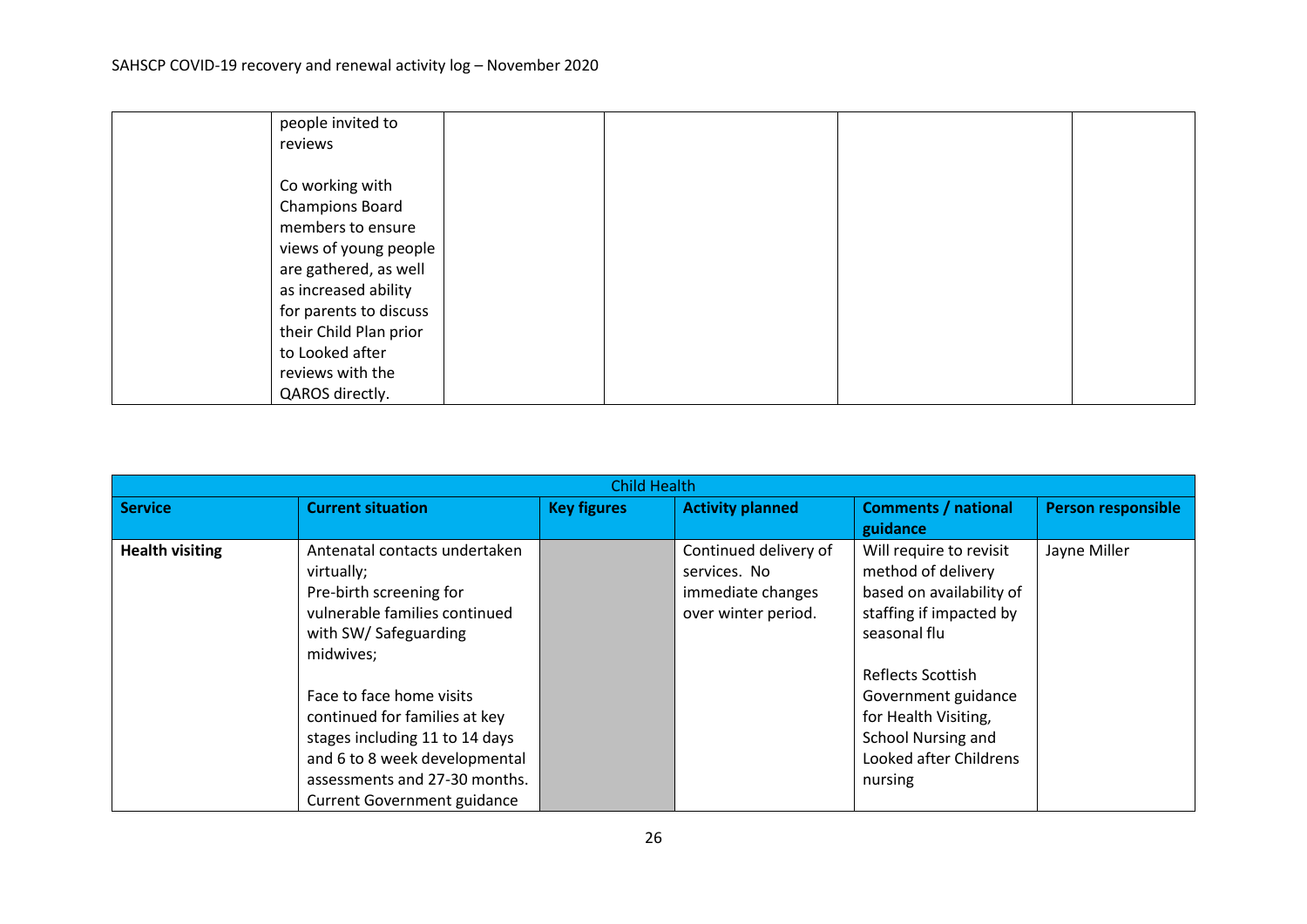| states face to face contact        |  |  |
|------------------------------------|--|--|
| should be made at these key        |  |  |
| stages - all Staff are using their |  |  |
| professional judgement and         |  |  |
| offering either face to face or    |  |  |
| remote contacts to all other       |  |  |
| contacts to ensure children and    |  |  |
| families are supported. Any        |  |  |
| contacts made remotely by          |  |  |
| telephone or virtual connection    |  |  |
| may require follow-up face to      |  |  |
| face contact at home to            |  |  |
| complete full assessment and       |  |  |
| provide further support to         |  |  |
| children and families.             |  |  |
| Children requiring additional      |  |  |
| support seen at home where         |  |  |
| required;                          |  |  |
| Use of technology such as          |  |  |
| Attend Anywhere/Near Me            |  |  |
| rolled out to support Universal    |  |  |
| Health Visiting pathway            |  |  |
| contacts and reviews;              |  |  |
| Increased contact with the         |  |  |
| Team Around the Child to           |  |  |
| support most vulnerable            |  |  |
| families                           |  |  |
| TAC meetings and other             |  |  |
| multiagency meetings continue      |  |  |
| to be attended by HVs via          |  |  |
| virtual platform to review and     |  |  |
| update Child's Plan.               |  |  |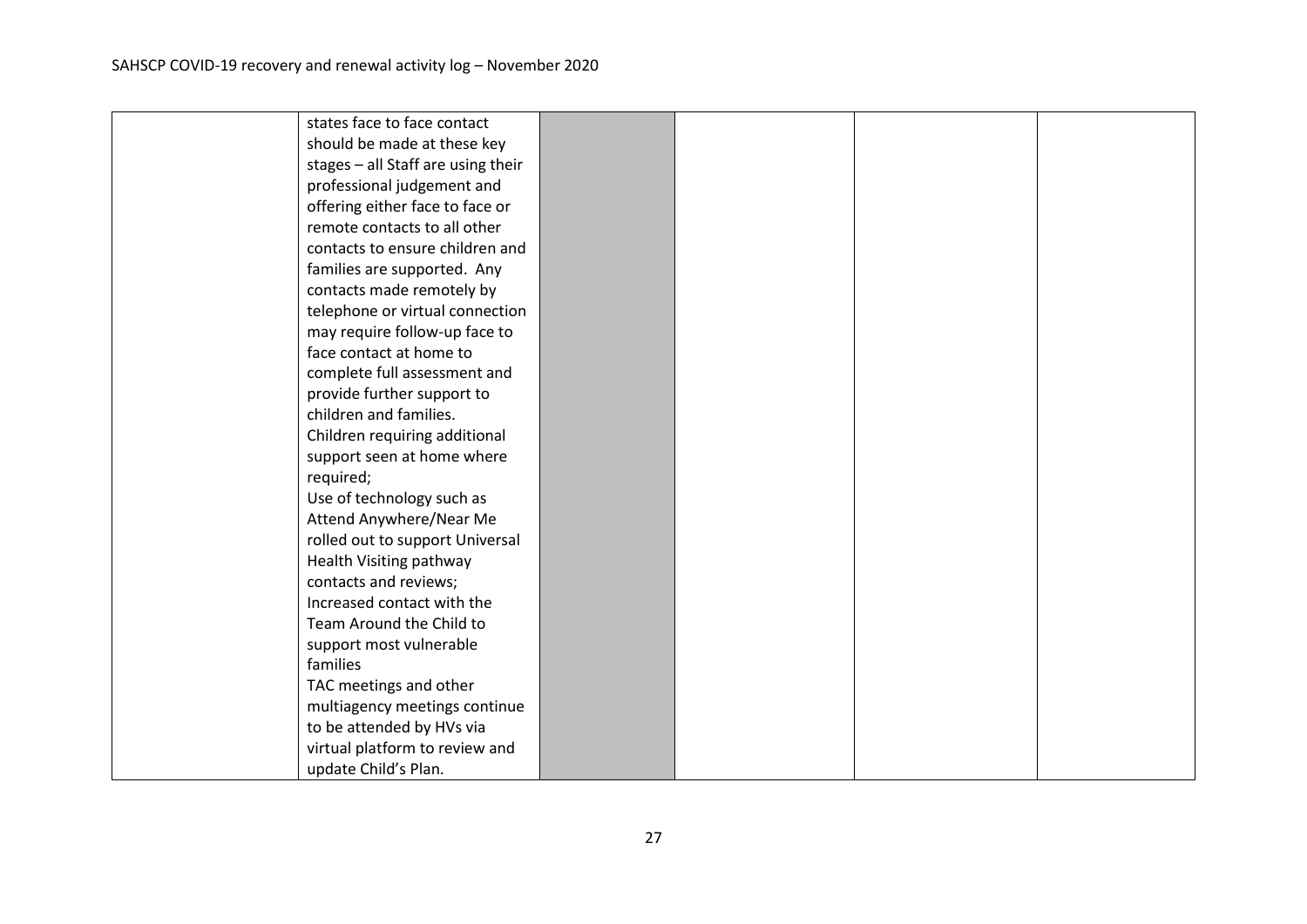| School nursing and<br><b>LAAC nursing services</b> | Support continues for children<br>with additional HPI in line with<br>needs identified in line with the<br>Team Around the Child<br>approach in conjunction with<br>partner agencies.<br>Being prioritised on a risk-<br>assessed basis. Request for<br>assistance process remains in<br>place.<br>10 pathway areas identified.<br>During pandemic the focus will |                                          | Continued delivery of<br>services.<br>Primary 1 child health<br>surveillance<br>commences week<br>beginning 08/03/2021.                                                          | Will require to revisit<br>method of delivery<br>based on availability of<br>staffing if impacted by<br>seasonal flu<br><b>Reflects Scottish</b><br>Government guidance<br>for Health Visiting,<br><b>School Nursing and</b><br>Looked after Childrens<br>nursing | Jayne Miller |
|----------------------------------------------------|-------------------------------------------------------------------------------------------------------------------------------------------------------------------------------------------------------------------------------------------------------------------------------------------------------------------------------------------------------------------|------------------------------------------|----------------------------------------------------------------------------------------------------------------------------------------------------------------------------------|-------------------------------------------------------------------------------------------------------------------------------------------------------------------------------------------------------------------------------------------------------------------|--------------|
|                                                    | be on four key areas:<br>Emotional health and wellbeing;<br>Looked after children - Cel16<br>Health assessments; Young<br>carers and Child Protection<br>Support continues for Looked<br>After Children in line with CEL<br>16                                                                                                                                    |                                          |                                                                                                                                                                                  |                                                                                                                                                                                                                                                                   |              |
| Immunisation                                       | Focus on:<br>Continued to provide Preschool<br>Immunisations based within GP<br>practices throughout Lockdown;<br>High rates maintained for<br>primary Immunisation schedule;<br>Additional support to families<br>via text and telephone to<br>encourage uptake;                                                                                                 | <b>ISD</b><br>Immunisation<br>statistics | Continued delivery of<br>services. Support will<br>be provided in<br>delivering Primary 1<br>child health<br>surveillance checks<br>which commence week<br>beginning 08/03/2021. | Will require to consider<br>alternative venues for<br>delivery if uptake low                                                                                                                                                                                      | Jayne Miller |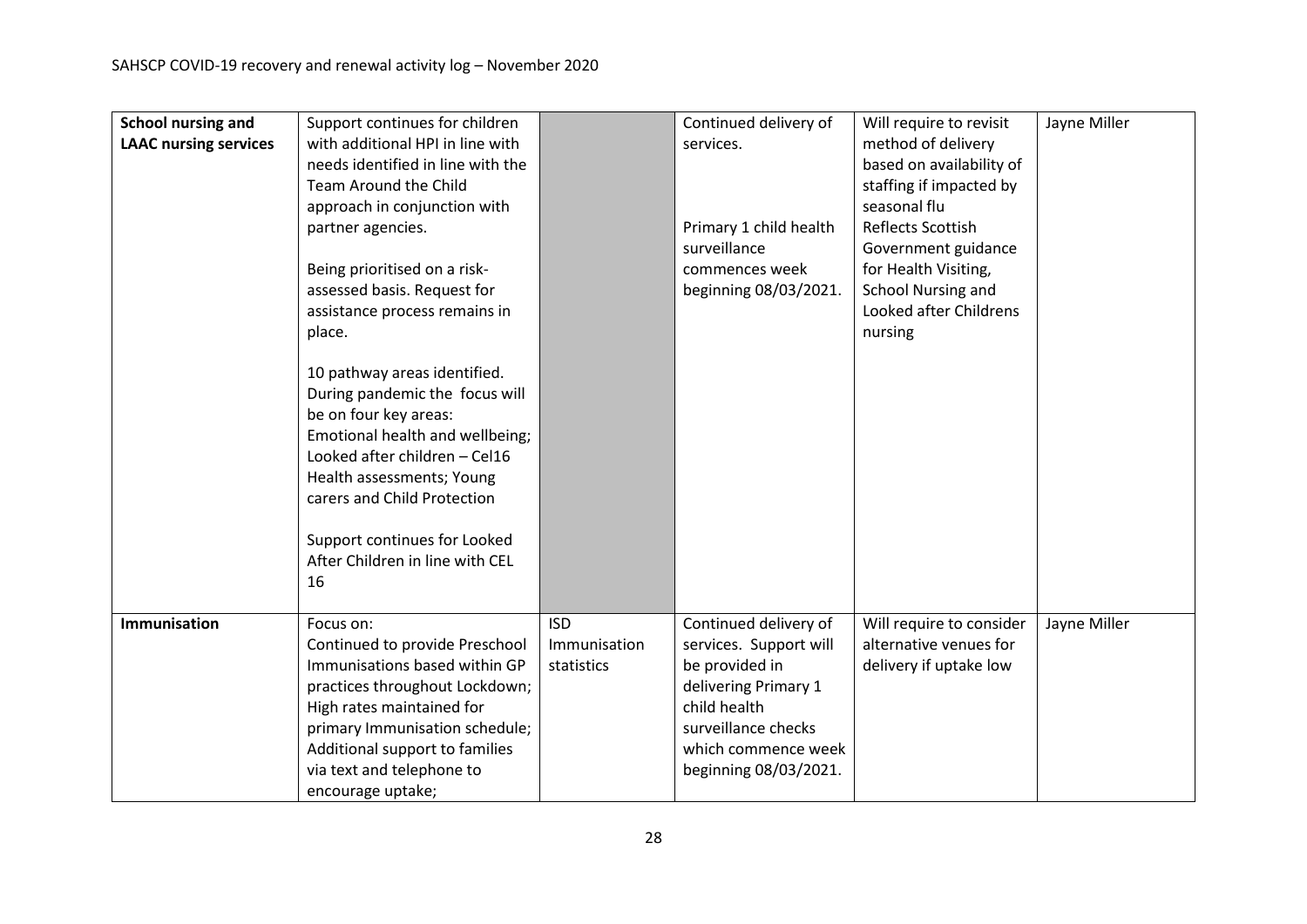| Plan to increase support to<br>practise where service provision |  |  |
|-----------------------------------------------------------------|--|--|
| not in place in line with VTP;                                  |  |  |
| Children's 2 to 5 years flu                                     |  |  |
| delivery commenced within GP                                    |  |  |
| practices and community clinics                                 |  |  |
|                                                                 |  |  |
| Support provided to elderly                                     |  |  |
| Housebound Covid vaccination                                    |  |  |
| programme to support DN                                         |  |  |
| colleagues and community                                        |  |  |
| mass vaccination centres.                                       |  |  |

| <b>Justice</b> |                                |                    |                         |                            |                           |
|----------------|--------------------------------|--------------------|-------------------------|----------------------------|---------------------------|
| <b>Service</b> | <b>Current situation</b>       | <b>Key figures</b> | <b>Activity planned</b> | <b>Comments / national</b> | <b>Person responsible</b> |
|                |                                |                    |                         | guidance                   |                           |
| General        | Statutory services are being   | There are          | We continue to          | we continue to support     | Jackie Hamilton           |
|                | delivered on an adapted model, | currently 56       | support and             | people being released      |                           |
|                | prioritising MAPPA cases, and  | MAPPA cases.       | coordinate the release  | and ensuring that they     |                           |
|                | those most vulnerable and in   |                    | of prisoners and        | access services quickly.   |                           |
|                | need service users.            |                    | ensure that they have   | Working with 3rd Sector    |                           |
|                |                                |                    | suitable                | on this                    |                           |
|                | Online support and appropriate |                    | accommodation,          |                            |                           |
|                | face to face contact with      |                    | access to GP, benefits, |                            |                           |
|                | appropriate safety measures in |                    | addiction services as   |                            |                           |
|                | place.                         |                    | well as access to basic |                            |                           |
|                |                                |                    | food supplies on        |                            |                           |
|                |                                |                    | release.                |                            |                           |
|                |                                |                    | This continues with     |                            |                           |
|                |                                |                    | challenges around the   |                            |                           |
|                |                                |                    | virtual custody court   |                            |                           |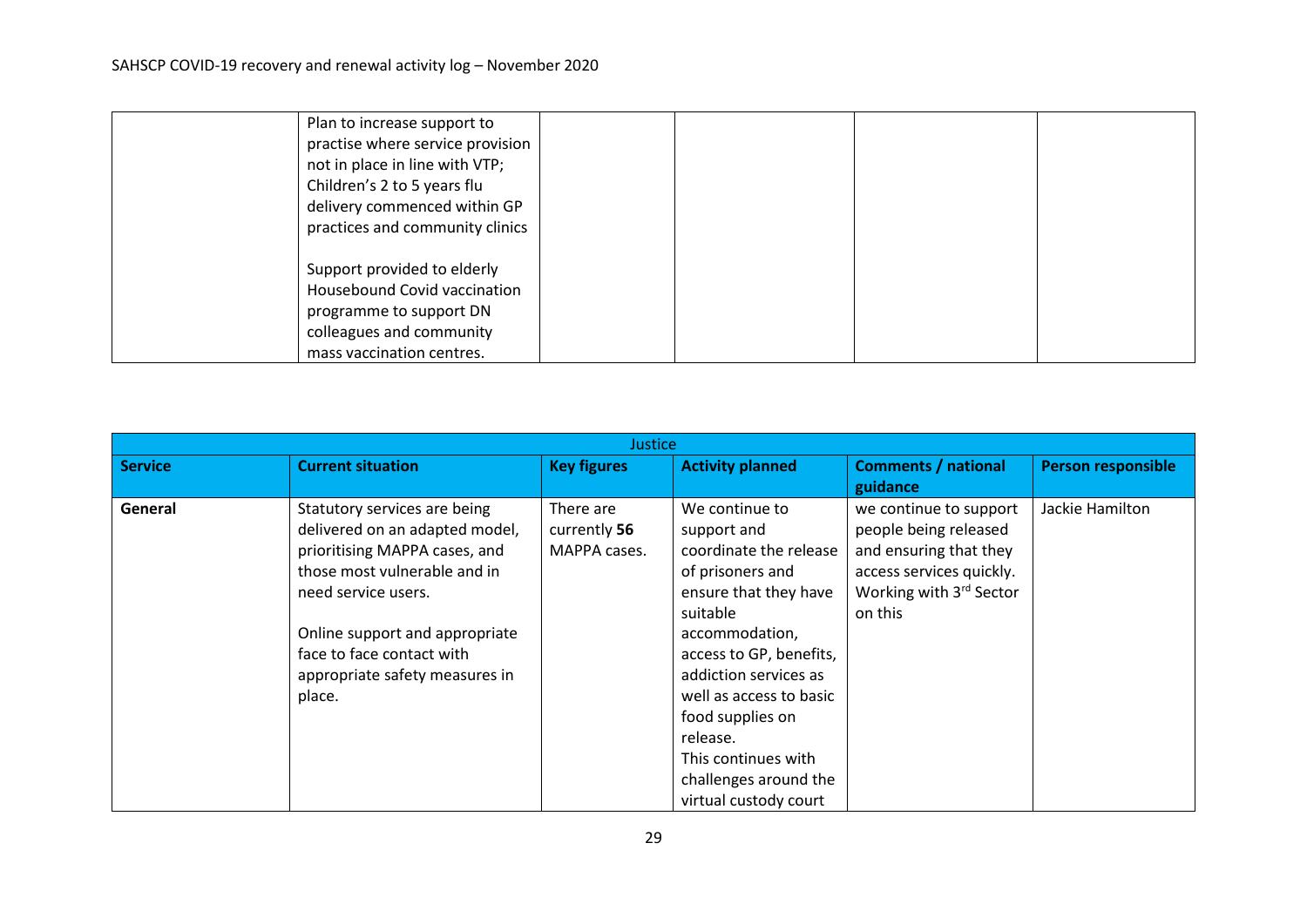| <b>CJSW</b> reports | Working through a back log of       | Working through        | Courts have not fully                         | Jackie Hamilton |
|---------------------|-------------------------------------|------------------------|-----------------------------------------------|-----------------|
|                     | <b>Criminal Justice Social Work</b> | backlog of reports.    | upscaled and there is                         |                 |
|                     | reports                             |                        | still a backlog of cases.                     |                 |
|                     |                                     | Courts have not fully  | Slow build of court                           |                 |
|                     | Completing reports in a Socially    | resumed and still      | reports.                                      |                 |
|                     | Distanced way, proves difficult.    | awaiting full increase |                                               |                 |
|                     |                                     | in reports             | Courts have reduced                           |                 |
|                     |                                     |                        | business again and have                       |                 |
|                     |                                     |                        | virtual courts in place                       |                 |
| <b>Unpaid work</b>  | Unpaid Work resumed on a very       | Further resumption of  | <b>Request from COSLA</b>                     | Jackie Hamilton |
|                     | small scale, ensuring compliance    | unpaid work where      | and Justice Standing                          |                 |
|                     | with Covid-19 guidance on Social    | feasible               | Committee has been                            |                 |
|                     | Distancing. Numbers are             |                        | made to Scottish                              |                 |
|                     | restricted.                         | Discussions ongoing    | Government to reduce                          |                 |
|                     |                                     | on a national level    | the numbers of                                |                 |
|                     |                                     | acknowledging the      | outstanding hours.                            |                 |
|                     |                                     | challenges             | Awaiting this being                           |                 |
|                     |                                     |                        | heard at Justice                              |                 |
|                     |                                     | Backlog of 1000s of    | Committee, has support                        |                 |
|                     |                                     | hours and also new     | from Cabinet Secretary                        |                 |
|                     |                                     | orders being given by  | for Justice                                   |                 |
|                     |                                     | courts. Have resumed   |                                               |                 |
|                     |                                     | UPW in a small scale   | We have resumed some                          |                 |
|                     |                                     | but the turn out is    | work, with a maximum                          |                 |
|                     |                                     | very poor. Letter sent | of 5 people at an                             |                 |
|                     |                                     | to encourage           | outside project. This will                    |                 |
|                     |                                     | attendance             | reduce as winter sets in.                     |                 |
|                     |                                     |                        | We have a building to<br>be able to do inside |                 |
|                     |                                     |                        | project with a very few                       |                 |
|                     |                                     |                        | people. No further                            |                 |
|                     |                                     |                        | update on                                     |                 |
|                     |                                     |                        | reducing/rescinding                           |                 |